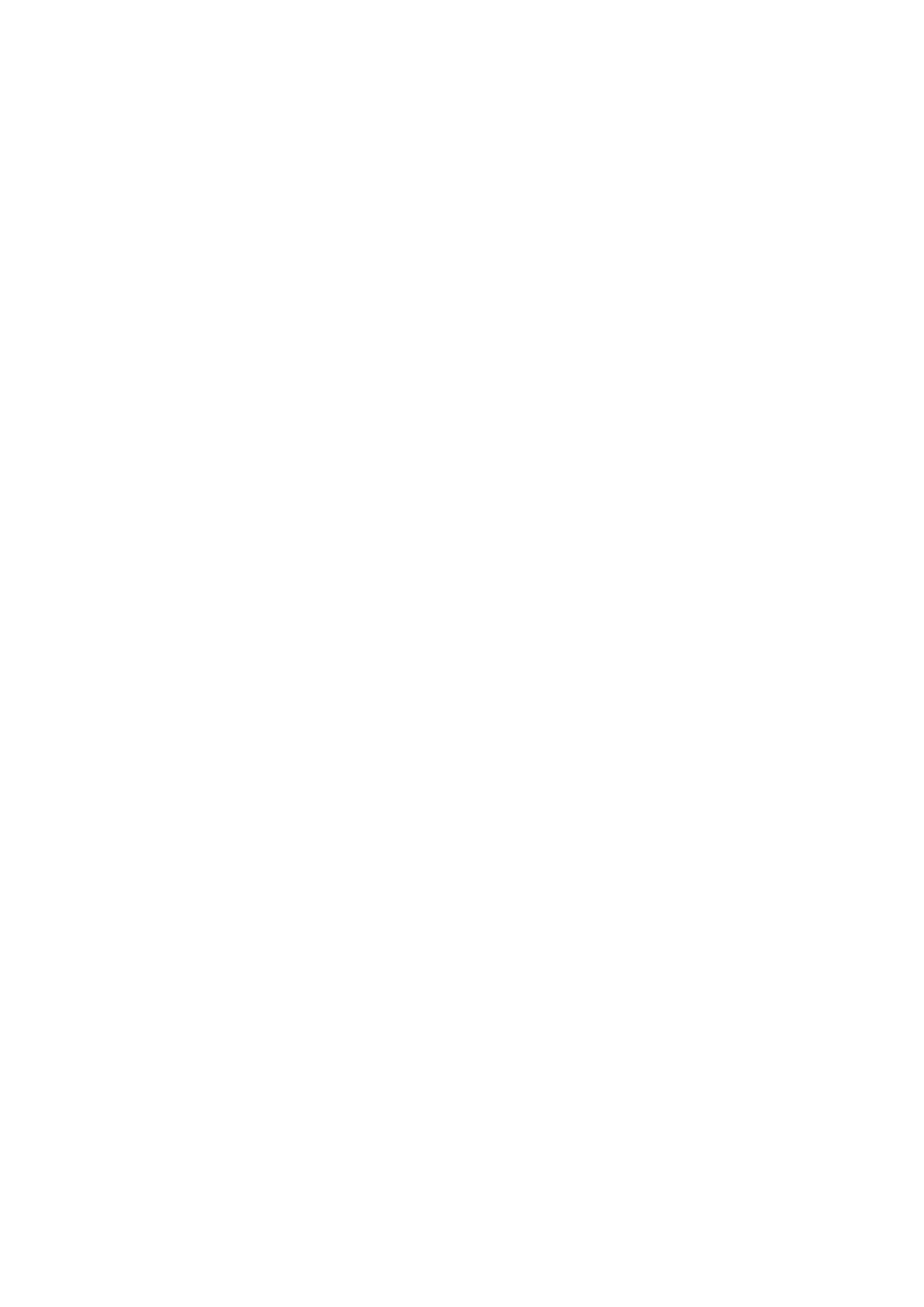# **1. Introduction**

### *Background of this study*

This research is part of a larger, ongoing project entitled "Moving the Debate forward: China's Use of the Death Penalty". The project is a cooperative venture between the Great Britain China Centre (London), Beijing Normal University, Wuhan University, the Irish Centre for Human Rights (Galway), the Death Penalty Project (London) and the Max Planck Institute for Foreign and International Criminal Law (Freiburg) and is being financed by the European Commission (European Initiative for Democracy and Human Rights).

The principal goal of the project is to analyze the links that exist between public opinion, criminal policy, legislation and legal practice, and to initiate attitudinal changes amongst political and legal actors as well as the public at large. A further objective is to guide Chinese criminal law reform, particularly with regard to a possible reduction in the number of capital offences, against the background of the ratification of the International Covenant on Civil and Political Rights.

Within this framework, the Max Planck Institute has taken the lead to pursue a general population survey on attitudes towards the death penalty in China. The aims of the population survey are to examine the support levels for the death penalty among the Chinese population, to explore the reasons behind the attitudes and the possible ways to change public opinion, to draw suggestions for death penalty reform in China by measuring the attitudes on different aspects of the death penalty, and finally to see whether there is a distance between the views of Chinese population and the international norms on the imposition of the death penalty.

Parallel to this survey, the University of Wuhan has in close collaboration pursued a survey among legal professionals using a very similar questionnaire. This research in brief reports the first, mainly descriptive results from the population survey. More in-depth analysis and a comparison between the population and the professional survey will follow in later publications.

#### *Previous research in Western countries*

Numerous death penalty surveys have been conducted in Western countries, especially in the United States. From 1936 to the present, the Gallup polls have been recording the sentiment about the death penalty in the United States. A Gallup poll conducted on October 2007 found that 69% Americans favoured the death penalty. 1 Popular support for the death penalty also was found in other retentionist countries. A 2004 Japanese government opinion poll showed that 81.4 percent of respondents supported the death penalty. 2 An Ipsos-Public Affairs poll released by

1

<sup>1</sup> http://www.gallup.com/poll/1606/Death-Penalty.aspx.

<sup>2</sup> Kamei seeks to undermine death penalty, *The Japan Times*, April 23, 2008. http://search.japantimes.co.jp/cgi-bin/nn20080423f2.html.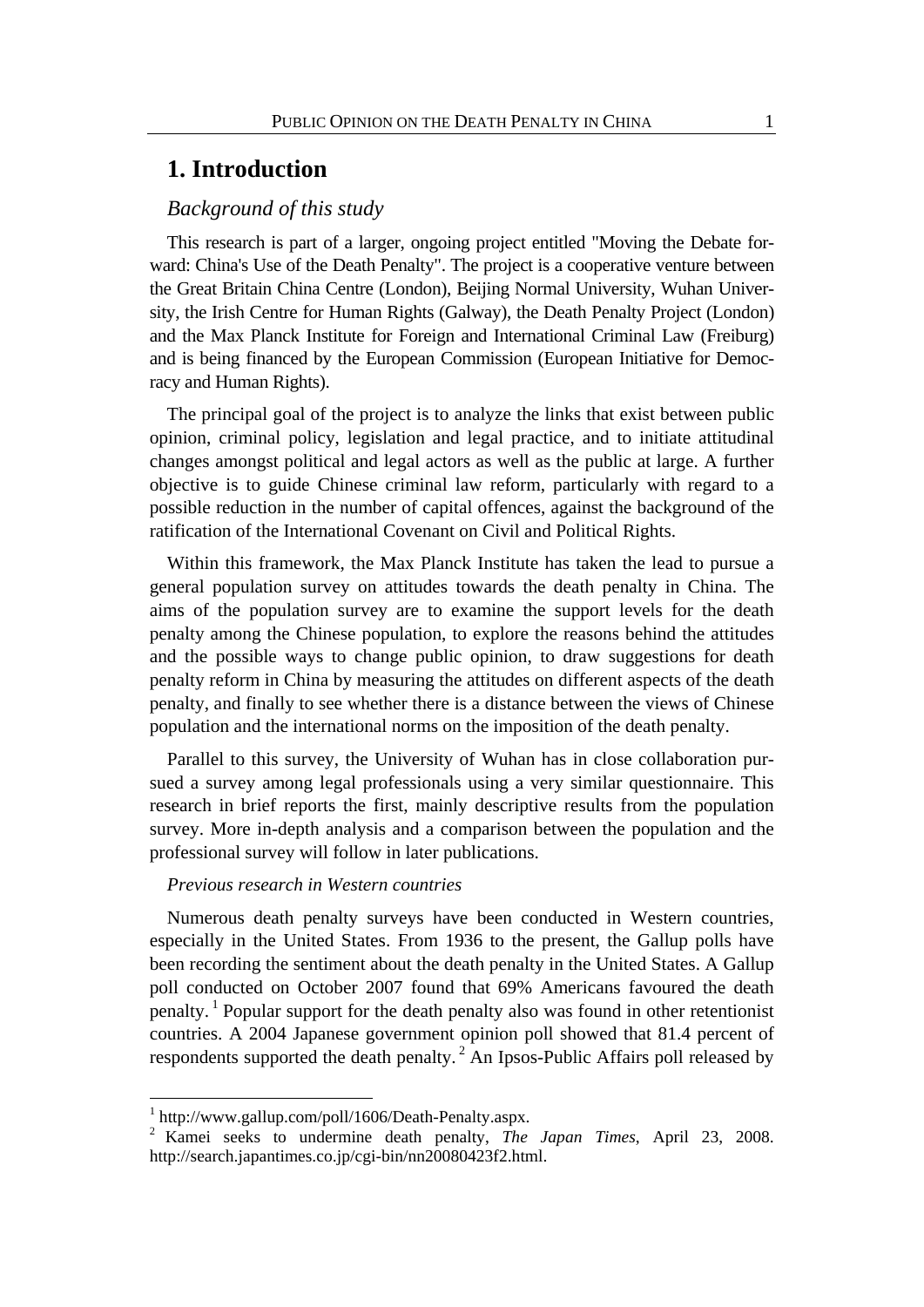the Associated Press, conducted from Feb. 9 to Apr. 5, 2007, in South Korea and eight other countries, found that 72% of the Korean respondents supported the death penalty for people convicted of murder. 3

Meanwhile, popular support for the death penalty could be found also in abolitionist countries. Even in abolitionist countries, it is not rare to find majorities supporting the death penalty. The Ipsos-Public Affairs poll (mentioned above) found that in Britain, 50% of people were in favor of the death penalty. In Poland, between 60% and 80% of the surveyed population supports the reintroduction of the death penalty, which is the highest support level for the death penalty in the EU.<sup>4</sup>

However, it has been shown that the abolition of the death penalty often happened at a time when the majority of the population still favored this sanction, and that support levels gradually declined after the abolition.<sup>5</sup> Germany is a good example of this effect. When the West German state abolished the death penalty in 1949, a majority (ca. 55%) of the population supported the death penalty. In 2000, only 23% West Germans were still in support of the death penalty, while 53 percent opposed the death penalty, and 24 percent did not have an opinion.<sup>6</sup>

A lot of research has been devoted to the influence of survey methodology and question wording on results. Most surveys have employed single-item questions like "In general, do you favour or oppose the death penalty?" or "Are you in favour of the death penalty for a person convicted of murder?" While these 'standard items' are not useless especially for longitudinal analyses, the results are wide open for interpretation and may be biased. In particular, it has been shown that the support levels for the death penalty tend to be considerably lower in response to more detailed and more specific questions, compared to the general question.<sup>7</sup> Ellsworth and Ross found that "the levels of support for the death penalty on the abstract question were considerably attenuated when people were asked whether they would vote for the death penalty if guilt were proven in a capital case."<sup>8</sup>

In addition, numerous studies have found that the support for the death penalty will drop substantially when alternative tough punishments (like life imprisonment without parole or life imprisonment without parole plus work and restitution for victims' families) are offered. A Washington Post-ABC News national poll conducted in April 2001 found

<sup>4</sup> http://www.angus-reid.com/polls/view/death\_penalty\_backed\_in\_four\_countries/; see also Carsten Lißmann, Das Mittelalter in den Köpfen.

http://zuender.zeit.de/2007/41/todesstrafe-polen.

 3 http://www.angus-reid.com/polls/view/death\_penalty\_backed\_in\_four\_countries/.

<sup>5</sup> A good summary see Roger Hood and Carolyn Hoyle, *The Death Penalty: A Worldwide Perspective*. 4. ed., Oxford 2008. pp. 375-378.

<sup>6</sup> Allensbacher Institute, Allensbacher Jahrbuch der Demoskopie 2002, pp. 676-677.  $7$  Cullen et al. 2000.

<sup>&</sup>lt;sup>8</sup> Phoebe C. Ellsworth and Lee Ross: Public Opinion and Capital Punishment: A Close Examination of the Views of Abolitionists and Retentionists, in *Crime and Delinquency* 29 (1983), pp.116-169 at 122.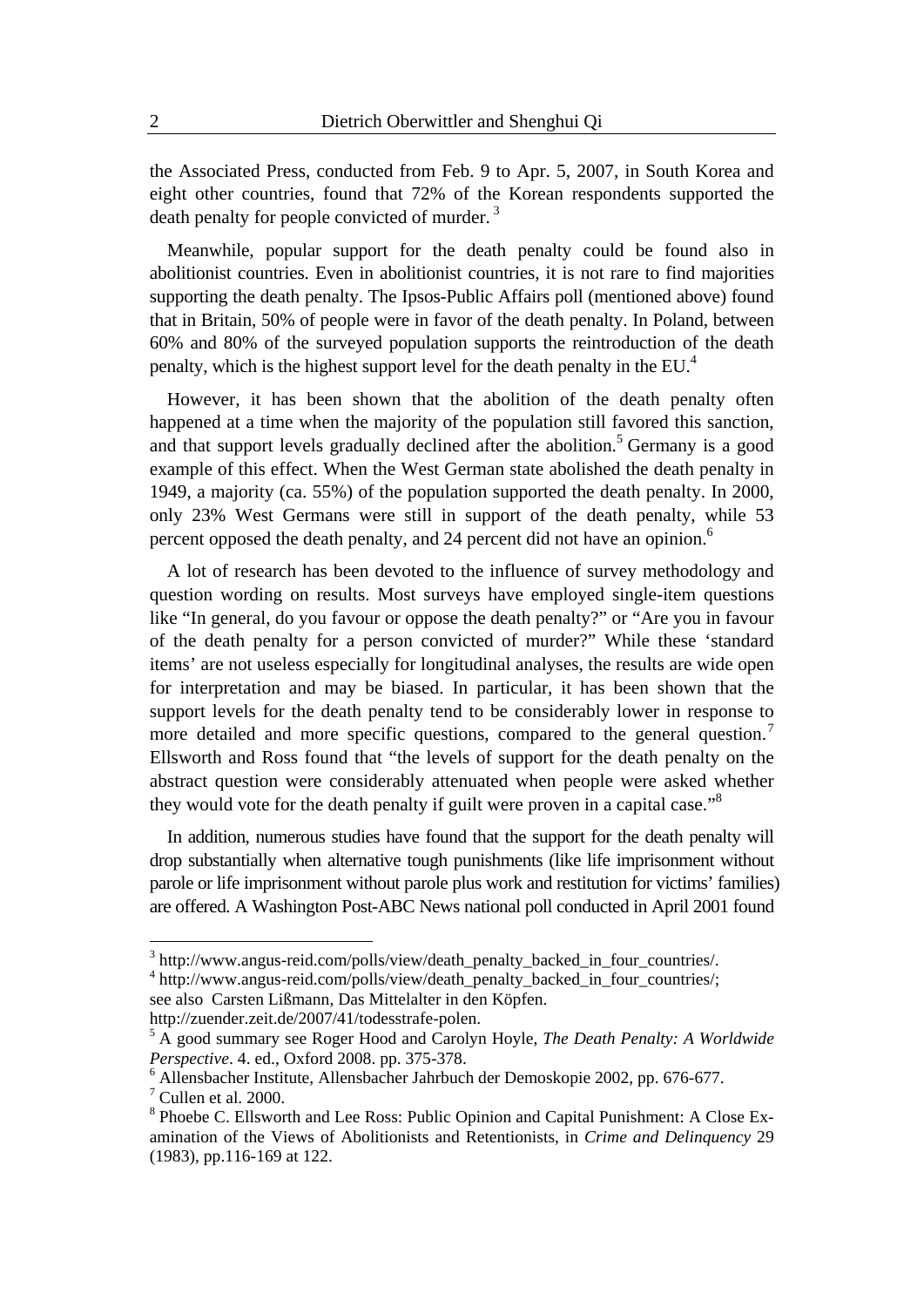that when asked: Do you favour or oppose the death penalty for persons convicted of murder, 63% favoured and 28% opposed the death penalty. When asked: Which punishment do you prefer for people convicted of murder, the death penalty or life in prison with no chance of parole, the percent favouring the death penalty dropped to 46.<sup>9</sup>

Research over the last years has tended to stress that death penalty attitudes are flexible and complex. One crucial issue has been the role of factual information on opinion. In his concurring opinion in Furman v. Georgia (1972), Justice Thurgood Marshall argued that the popular support for the death penalty among American people is a function of a lack of knowledge about it, and that opinions are susceptible to reasoned persuasion. Marshall's famous hypotheses guided a whole branch of empirical research on public opinion on the death penalty.<sup>10</sup> While supporting Marshall's diagnosis of general ignorance, Ellworth and Ross argued that spreading knowledge would not change opinions:<sup>11</sup> "General knowledge of the truths that Justice Marshall wanted to teach the public would have only a modest effect on public opinion. At most, it might increase opposition by about the proportion of people who are undecided –currently around 8% – and would probably have little or no impact on those who support the death penalty most strongly."12 In opposition to this view, Bohm reported that informing about the possibility of executing innocent persons appears to affect public attitudes toward the death penalty. $13$ 

Research has shown that opinions about capital punishment are embedded into wider social and political attitudes and concerns. The goal of rehabilitation has been found negatively related to the support of the death penalty, as expected. Bowers argued that support for the death penalty may reflect a general desire for harsh or even harsher punishment.<sup>14</sup> It is often assumed that the criminal victimization and fear of crime predict attitudes towards the death penalty. Some scholars maintain that fear of crime directly related to U.S. citizens' willingness to give up basic civil liberties to feel

1

<sup>9</sup> Quoted in R.J.Simon and D.A.Blaskovich, *A comparative analysis of capital punishment: statutes, policies, frequencies, and public attitudes the world over* (2002), p.35. Further evidences see William J. Bowers and Benjamin D. Steiner, The people want an alternative to the death penalty, in *Capital Punishment: A reader*(1998), edited by Glen H. Stassen, pp.34-43; Marla Sandys and Edmund F. McGarrell, Attitudes toward capital punishment among Indiana legislators: Diminished support in light of alternative sentencing options, in Justice Quarterly 11(1994) pp. 651-677; Robert M. Bohm, American Death Penalty Opinion: Past, Present, and Future (2003), pp. 44-46.  $10$  Ellsworth and Gross 1994, p.33.

<sup>&</sup>lt;sup>11</sup> Ellsworth and Ross (1983), p.116. Zeisel and Gallup found also that the majority among both supporters and opponents of the death penalty could not be moved by utilitarian considerations. See Hans Zeisel and Alec M. Gallup, Death penalty sentiment in the United States, in Journal of Quantitative Criminology 5 (1989), pp.285-296 at 290.

 $12$  Ellsworth and Gross (1994), p.35.

 $13$  Bohm (2003), p.43.

<sup>&</sup>lt;sup>14</sup> See William J. Bowers, Capital punishment and contemporary values: People's misgiving and the court's misconceptions, in *Law and Society Review* 27(1993), pp. 157-175.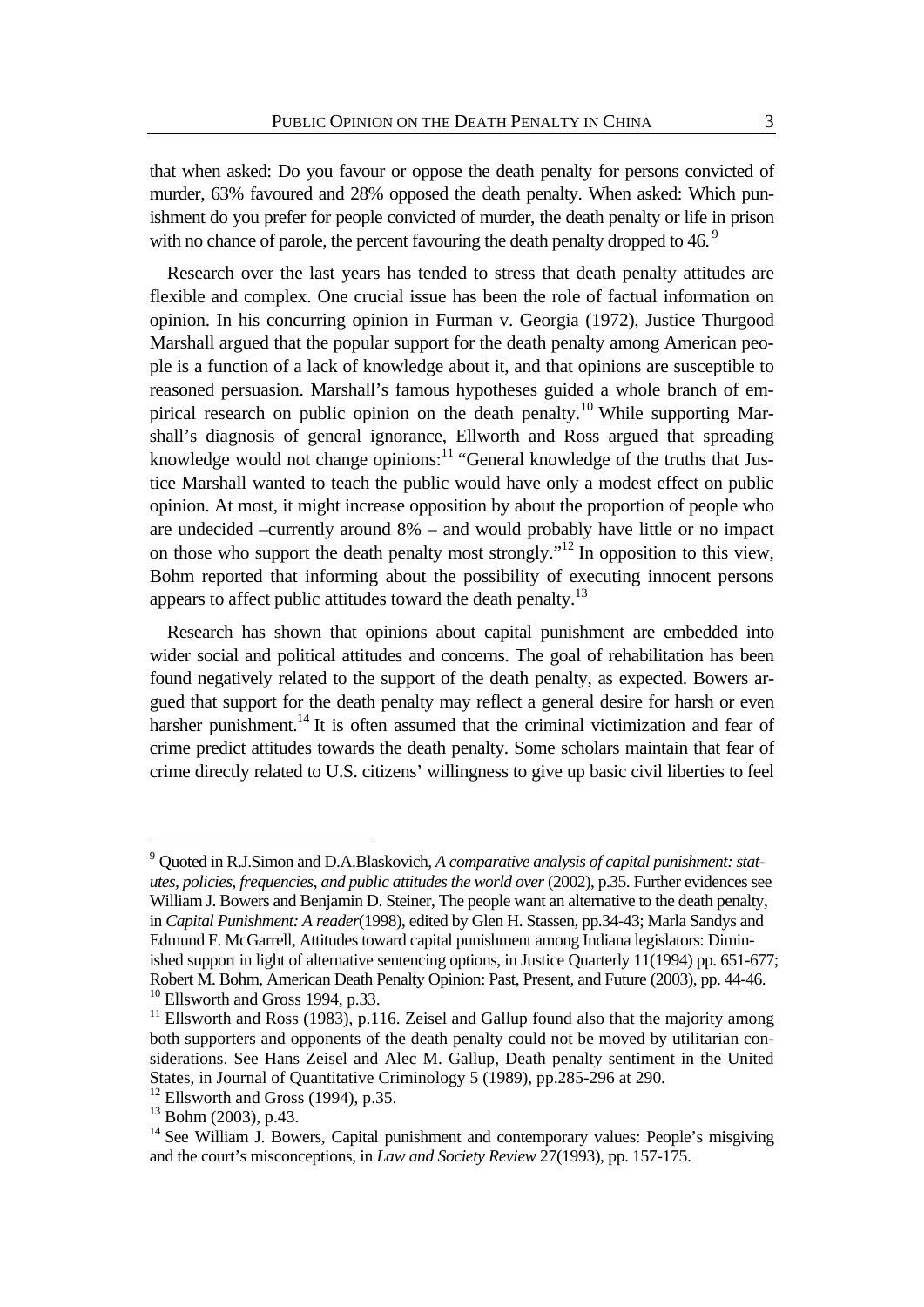safer.15 However, Smith found no stronger support for the death penalty among people who had been robbed or threatened with a gun than among people who had not, nor was neighbourhood fear of crime related to attitude toward the death penalty.<sup>16</sup> The study of Tyler and Boeckmann suggested that punitiveness is linked most strongly to judgments about the social conditions and to underlying social values, such as moral cohesion and authoritarianism.17 Ellsworth and Ross argued that the death penalty attitude is "a matter of an ideological self-image; its function is to define the person and his or her general stance in regard to criminal justice".<sup>18</sup>

#### *Previous research in and on China*

Johnson and Zimring recently stated that "although Asia is the most important region of the world when it comes to capital punishment, it is also one of the most understudied."<sup>19</sup> This fully applies to China. Very few surveys have tried to measure public attitudes toward the death penalty in China. The Law Institute of Chinese Academy of Social Science (CASS) and the National Bureau of Statistics of China conducted a population survey in 1995 in three Chinese provinces, using the single-item question "what is your attitude toward the death penalty?" They found that over 95% of the respondents supported the death penalty. This study explored the correlation between demographics and general death penalty attitudes. However, these findings should be taken with particular caution due to serious concerns about reliability and validity.  $^{20}$ 

Other surveys used university students as respondents. In 2005, JIA Yu published a paper on death penalty attitudes among 1873 students from a college in northwest China. It was found that 93.8% of the surveyed supported the death penalty for murder. Attitudes towards other capital crimes were also asked. One has to consider that this study used non-random sampling, and the majority of the respondents were law students  $(81\%)$ <sup>21</sup>

Scholars of Chinese origin in the United States attempted a cross-cultural comparison to students' attitudes toward the death penalty. In the Cao and Cullen study,

1

<sup>&</sup>lt;sup>15</sup> Barbara Sims and Eric Johnston, Examining public opinion about crime and justice: A statewide study, in *Criminal Justice Policy Review* 15 (2004), pp.270-293 at 272.

<sup>&</sup>lt;sup>16</sup> Tom W. Smith, A trend analysis of attitudes towards capital punishment, 1936-1974. In Davis, J. E. ed., Studies of Social Change since 1948, Vol. 2 (1975)., pp. 257-318.

 $17$  Tom R. Tyler and Robert J. Boeckmann, Three strikes and you are out, but why? The psychology of public support for punishing rule breakers, in *Law and Society Review* 31(1997), pp.237-236.

<sup>&</sup>lt;sup>18</sup> Ellsworth and Ross (1983), p. 168.; cf. Tom R. Tyler and Renee Weber, Support for the death penalty: Instrumental response to crime or symbolic attitude? In *Law and Society Review* 17 (1982), pp.21-45

<sup>19</sup> David Johnson and Franklin Zimring, Taking capital punishment seriously, in: Asian Criminology 1 (2006).

<sup>20</sup> See HU Yunteng, *Rentention and Abolition: studies on basic theories of death penalty* (in Chinese), 2000, pp.341-346.

 $^{21}$  JIA Yu, An Investigation Report on Views of Death Penalty of Positivist Research (on Chinese), in: *Legal Science Review* 3(2005).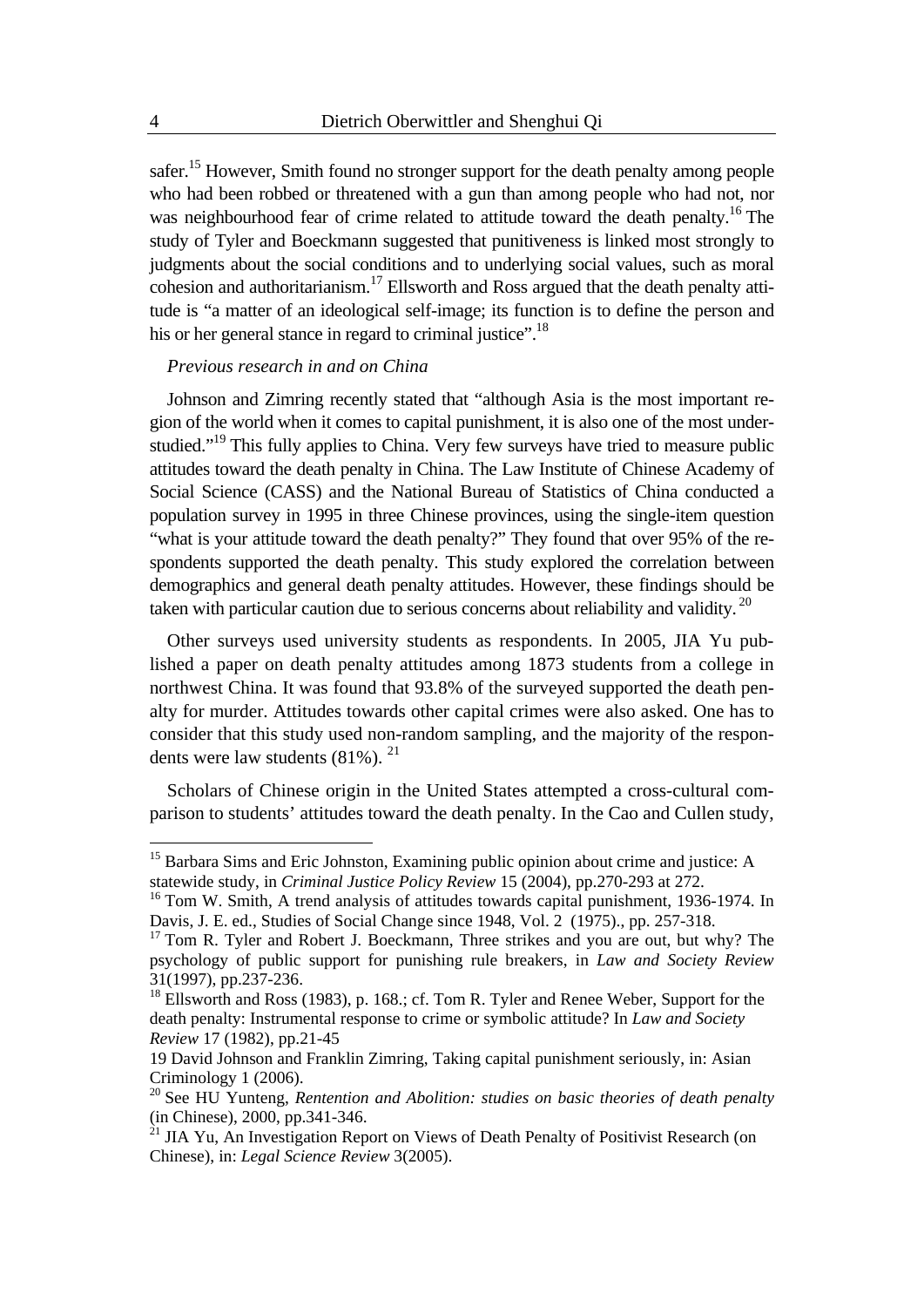78.2% of Chinese students in China (N=203) agreed the statement "I believe that capital punishment should be used because people who take a life deserve to be punished by having their own life taken."<sup>22</sup> A limitation of these finding is that the data were collected in 1988, which can not reflect the political, economical and cultural changes China has experienced thereafter.<sup>23</sup> Jiang et al. conducted a survey among Chinese students (N=524) at a Chinese university in 2005 and found that nearly 70% of the respondents supported the death penalty. $^{24}$ 

Liang et al. (2006) compared Chinese college students both at home and abroad (in the United States) to explore whether the exposure to western values has an effect on the change of death penalty attitudes. The study found that the overseas Chinese students were even more supportive of the death penalty than the students at home (83% vs. 62.7%, after providing alternatives 68.4% vs. 52.6%).<sup>25</sup> However, the sample size in this survey was very small (60 in China, 57 in the U.S.).

As an additional study accompanying the current "Moving the Debate forward" project, we conducted a survey among Chinese students studying at German universities in 2007. In this survey, 69% of around 900 Chinese respondents favoured death penalty in general, but only 40% proposed the death penalty in the most severe version of murder vignette which were randomly allocated to respondents.<sup>26</sup>

To conclude this brief overview, there is a dearth of public opinion research on the death penalty in China. The current study is to our knowledge the first systematic and scientific attempt to gauge and analyze public attitudes on the death penalty in China.

# **2. Survey Methods and Data**

1

The public opinion survey was conducted in Beijing, Hubei and Guangdong provinces by the Research Center for Contemporary China (RCCC) at Peking University. The survey was administered as face-to-face interviews. The fieldwork took place between November 1, 2007 and January 20, 2008. Prior to the survey, a pretest was carried out in Beijing, and the results were used to revise the questionnaire.

 $22$  Liqun Cao and Francis T. Cullen, Thinking about crime and control: A comparative study of Chinese and American ideology, in *International Criminal Justice Review* 11(2001), pp.58-81.

<sup>&</sup>lt;sup>23</sup> See also Shanhe Jiang, Eric G. Lambert, and Jin Wang, Capital punishment views in China and the United States: A preliminary study among college students, in: *International Journal of Offender Therapy and Comparative Criminology* 51 (2007), pp.84-97 at 87. <sup>24</sup> See Jiang et al.(2007), pp.90-93.

 $25$  See Bin Liang, Hong Lu, Terance D. Miethe and Lening Zhang, Sources of Variation in Pro-Death Penalty Attitudes in China, in: British Journal of Criminology 46 (2006).p.128.

<sup>&</sup>lt;sup>26</sup> Shenghui Qi & Dietrich Oberwittler, On the Road to the Rule of Law: Crime, Crime Control, and Public Opinion in China, in: European Journal on Criminal Policy and Research 15 (2009), pp.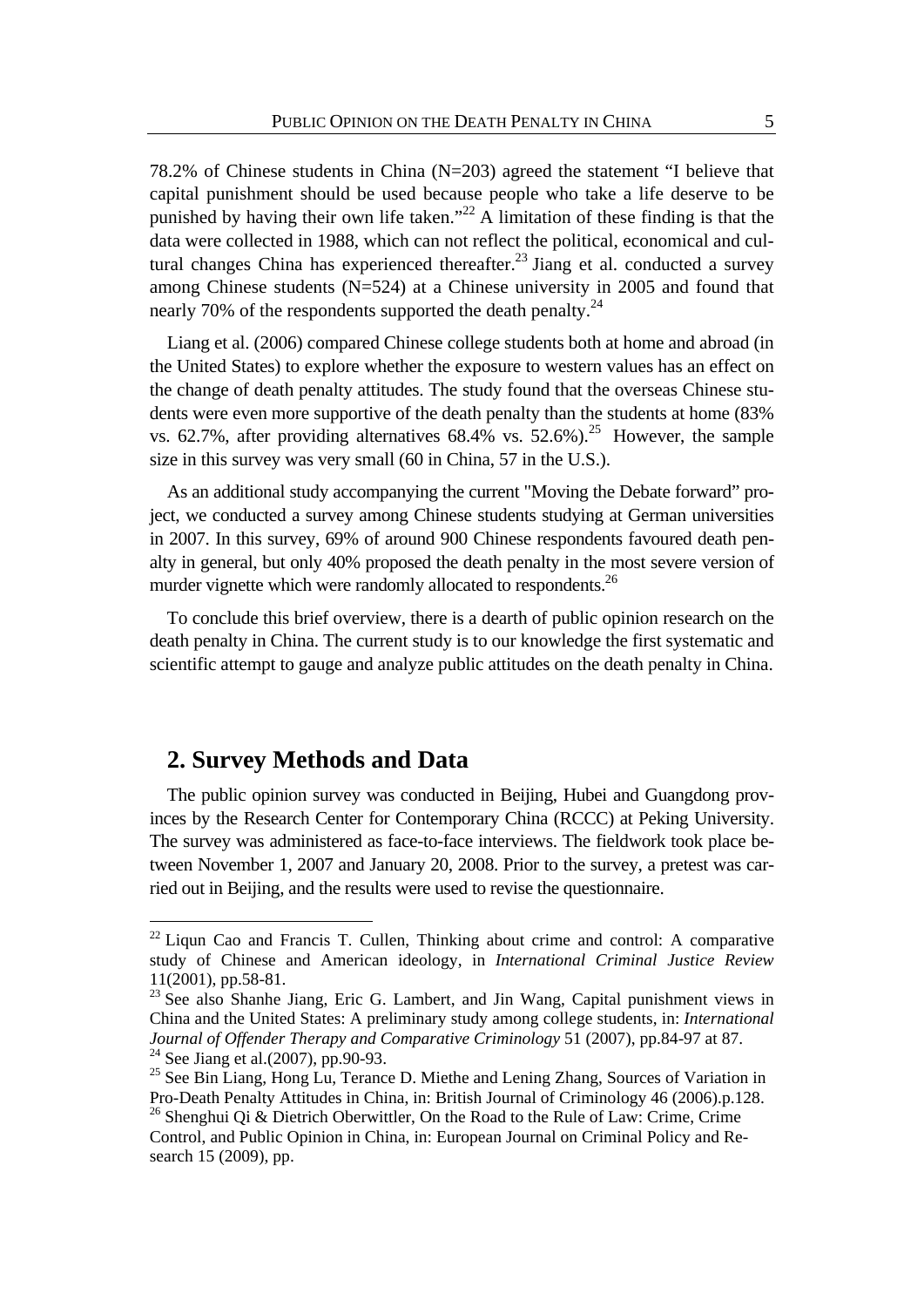#### *Sampling Design*

The survey targets Chinese citizens aged 18 to 70 years (born between November 1, 1937 and October 31, 1989) who have resided in dwellings in Beijing municipality, Hubei province and Guangdong province for no less than six months. Those who lived in institutions (military bases, hospitals, prisons, nursing homes, etc.) were not included in the target population.

Respondents were sampled through stratified, multi-stage PPS (population proportional to size) sampling. For the purpose of urban-rural contrast, stratification according to the characteristics of the urban and the rural areas was taken as the first step of the sampling process. In order to obtain a self-weighting sample, the number of primary sampling units (PSUs) within each stratum was proportional to the population size of that stratum.

Out of 102 county-level units in Hubei Province and 123 county-level units in Guangdong Province, 10 (PSUs) were drawn by PPS in each province, and then, two township-level units (SSUs) within each of the selected county-level units. The measures of size (MOS) used at these first and second stage were the population size of the county and township units, including migrants.

At the third stage, the sampled area (township) was divided into GIS grids that link the specific cells to the boundary of the township on the maps. Two Tertiary Sampling Units were drawn by PPS technique in each SSU, so that there were 40 HSM in total.

#### *Fieldwork*

The field manager team, consisting of six full-time staff of the RCCC, was established by autumn 2007. Interviewers were college students, in Beijing 63, in Hubei 86, in Guangdong 82. RCCC's field managers conducted a two-day training session for the interviewers in each of the research sites.

Trained samplers equipped with GPS receivers were then sent to locate and enumerate the sampled "spatial square seconds", or SSS. In order to maintain equal probabilities of selection across households, all dwellings enumerated in the SSSs were included in the sample. Using systematic sampling, we drew at least 40 dwellings per half-square minutes (HSM). The respondent was selected from the dwelling using the Kish Grid method (randomly). To maintain equal probability and thus representativeness, once the respondent was selected no other person in the household could be substituted for that person in the event of refusal, not being able to contact the person, etc.

If the designated respondent was not available, the interviewer tried to make an appointment through a member of the household for a later visit. If no one was at home, the interviewer would make a call-back at some other time. If the dwelling or respondent refused to be interviewed, the supervisor would assign another interviewer to pay a visit – as required by the RCCC standard interview procedures; there must be at least four more call-backs before declaring the particular case as non-response.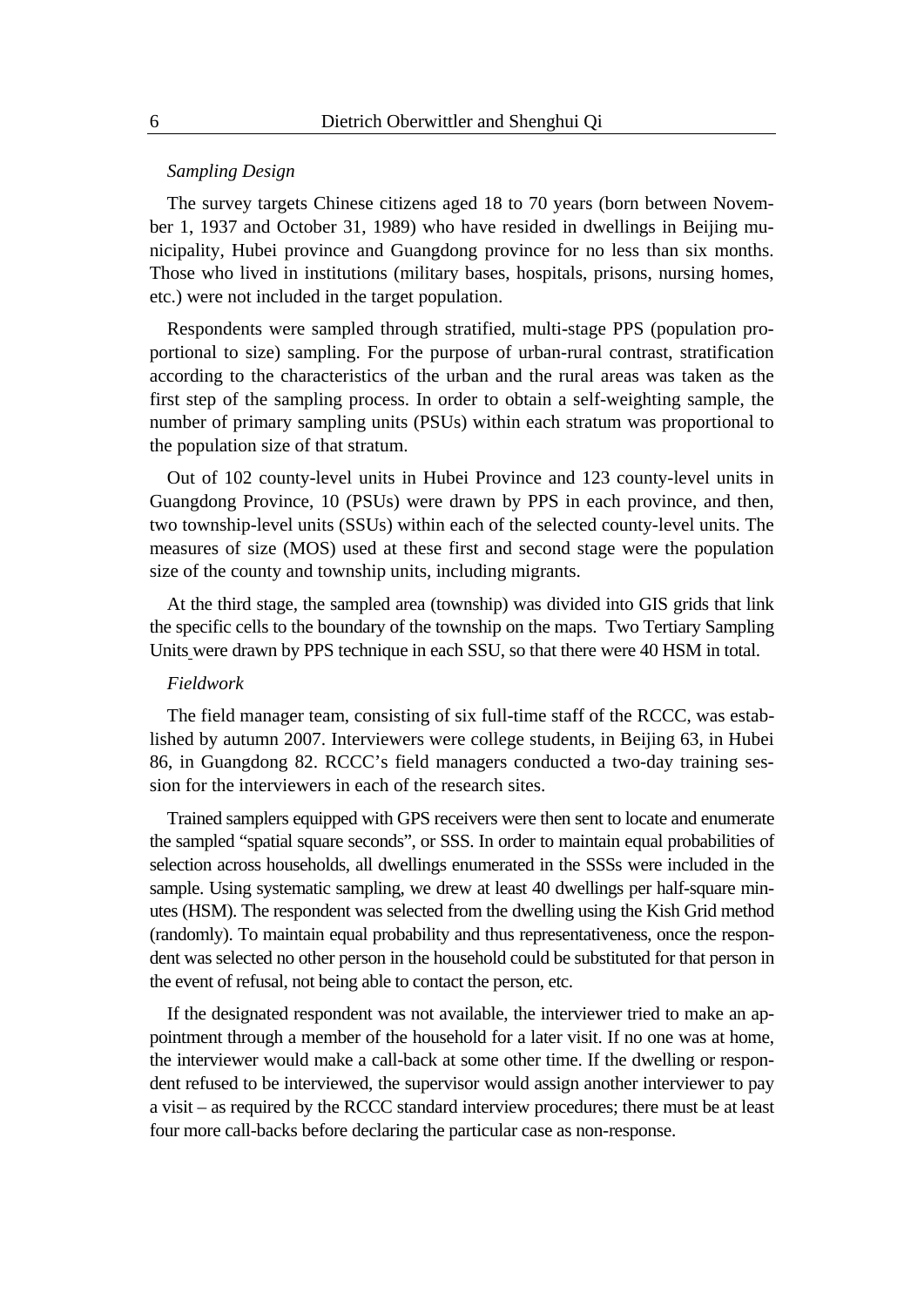The verification included three rounds of checking: by the interviewer her/himself right after leaving the dwelling, by his/her field supervisor in the field and by the data manager in RCCC Beijing office. Approximately 30 percent of each interviewer's completed interviews were verified by the supervisor on location. Verifications were randomly assigned, which involved phone calls and/or re-visit to the respondent by the inspectors, asking, for example, a set of selected factual questions, and if necessary, re-interviewing. There were 1,315 such verifications done in this project.

#### *Weighting*

1

Weighting is applied to adjust for unequal probabilities of respondents to be selected. For example, a person living in a single-person household is always selected, while in a 4-person household, the chances to be selected is only 1:4 ( $= 0.25$ ) for every member of the household. Also, using equal sample sizes in all three provinces, households in Beijing were much more likely to be selected than in Guangdong. Both aspects are adjusted by the weighting factor used in estimates of descriptive results which gives more weight to respondents living in households with more eligible members and more weight to respondents living in more populated provinces. This weight is used in all descriptive results but not in correlational analyses.

#### *Interpretation of Response Behavior*

It is generally known in public opinion research that the results of surveys are affected by so-called 'response sets' which indicate the tendency of respondents to answer not completely in accordance to their 'true' opinions.<sup>27</sup> The most important influences are social desirability (the tendency to adjust one's answers to the perceived expectations of the interviewers) and acquiescence, a general tendency to answer rather positively than negatively to all questions independent from their contents. A consequence of these effects is that survey results should not always be taken at face value, i.e. a result of 60% 'yes' or 'no' should not be taken as an absolute value. Previous survey research has demonstrated that these response behaviors can be more influential in Asian compared with Western nations.<sup>28</sup> We have found some indications for the presence of acquiescence in this survey data, and as a consequence, we advice to interpret the following results with some caution and will devote more in-depth analysis to these problems in the future.

#### *Empirical Assessment of Sampling Results*

The survey yielded a very satisfactory response rate of ca. 70% which is above the response rates in many current population surveys in Western countries (table 2.1). It appears that the respondents reflect the socio-demographic diversity of the Chinese

 $27$  Paul P. Biemer et al (eds.), Measurement Errors in Surveys, Hoboken, N.J. 1991

<sup>&</sup>lt;sup>28</sup> Gordon Cheung and Roger B. Rensvold, Assessing Extreme and Acquiescence Response Sets in Cross-Cultural Research Using Structural Equations Modeling*. Journal of Cross-Cultural Psychology* 31(2000), pp. 187-212; Anne-Wil Harzing, Response Styles in Cross-national Survey Research: A 26-country Study. *International Journal of Cross Cultural Management* 6(2006), pp. 243-266.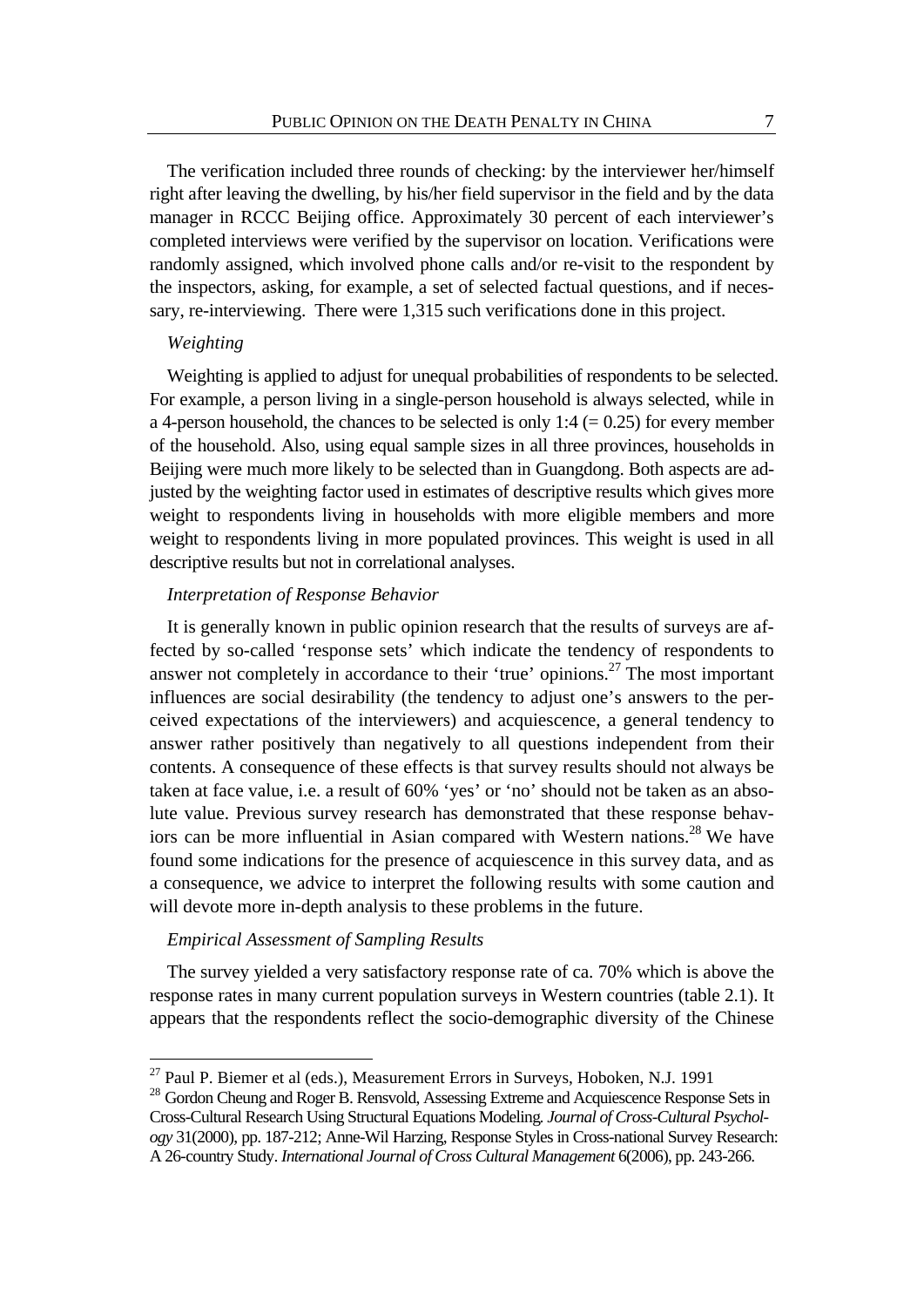population. In particular, a large share of respondents are less-educated manual laborers or peasants living smaller cities and in the countryside (table 2.2).

| Province                  | Sample | Eligible<br>Sample | Completed | <b>Response Rate:</b> |
|---------------------------|--------|--------------------|-----------|-----------------------|
| Hubei Province            | 2309   | 2183               | 1506      | 69%                   |
| <b>Guangdong Province</b> | 2208   | 2075               | 1465      | 71%                   |
| Beijing                   | 2377   | 2212               | 1501      | 68%                   |

Tab. 2.1: Sample size and response rate

Tab. 2.2: occupational status of respondents

|                                 | Province   |            |                        | Total     |
|---------------------------------|------------|------------|------------------------|-----------|
| "What is/was your current job?" | Beijing    | Hubei      | Guang<br>dong          |           |
| agriculture, feeding, fishing   | 13.7       | 41.3       | 33.4                   | 34.7      |
| business services               | 4.7        | 4.6        | 1.9                    | 3.1       |
| self-employed                   | 6.1        | 12.1       | 9.1                    | 10.0      |
| private entrepreneur            | 1.4        | .5         | 1.5                    | 1.1       |
| workers                         | 18.5       | 11.2       | 27.9                   | 21.2      |
| administrative clerk            | 1.9        | 1.9        | 1.2                    | 1.5       |
| management clerk                | 3.2        | 2.9        | 2.3                    | 2.6       |
| police                          | $\cdot$ .2 | $\cdot$ .2 | $\Omega$ .             | $\cdot$ 1 |
| technician                      | 7.6        | 4.8        | 3.7                    | 4.4       |
| common employees                | 20.6       | 6.4        | 5.7                    | 7.1       |
| other                           | 18.3       | 12.6       | 10.3                   | 11.7      |
| don't know                      | .7         | .7         | $\cdot$ <sup>8</sup> . | .7        |
| no answer                       | 2.9        | 1,0        | 2.2                    | 1.8       |
| Total                           | 100%       | 100%       | 100%                   | 100%      |

There are some noticeable differences between the provinces: Respondents in Beijing are higher educated, and more respondents are students. This is partly due that the random sampling of areas included a student's dormitory. There are also more wealthy respondents in Beijing, and much more have a home internet access. Hubei respondents work in agriculture to a larger proportion, Guangdong respondents tend to be industrial workers. Yet, on the whole, occupations and social status is widely spread in all provinces.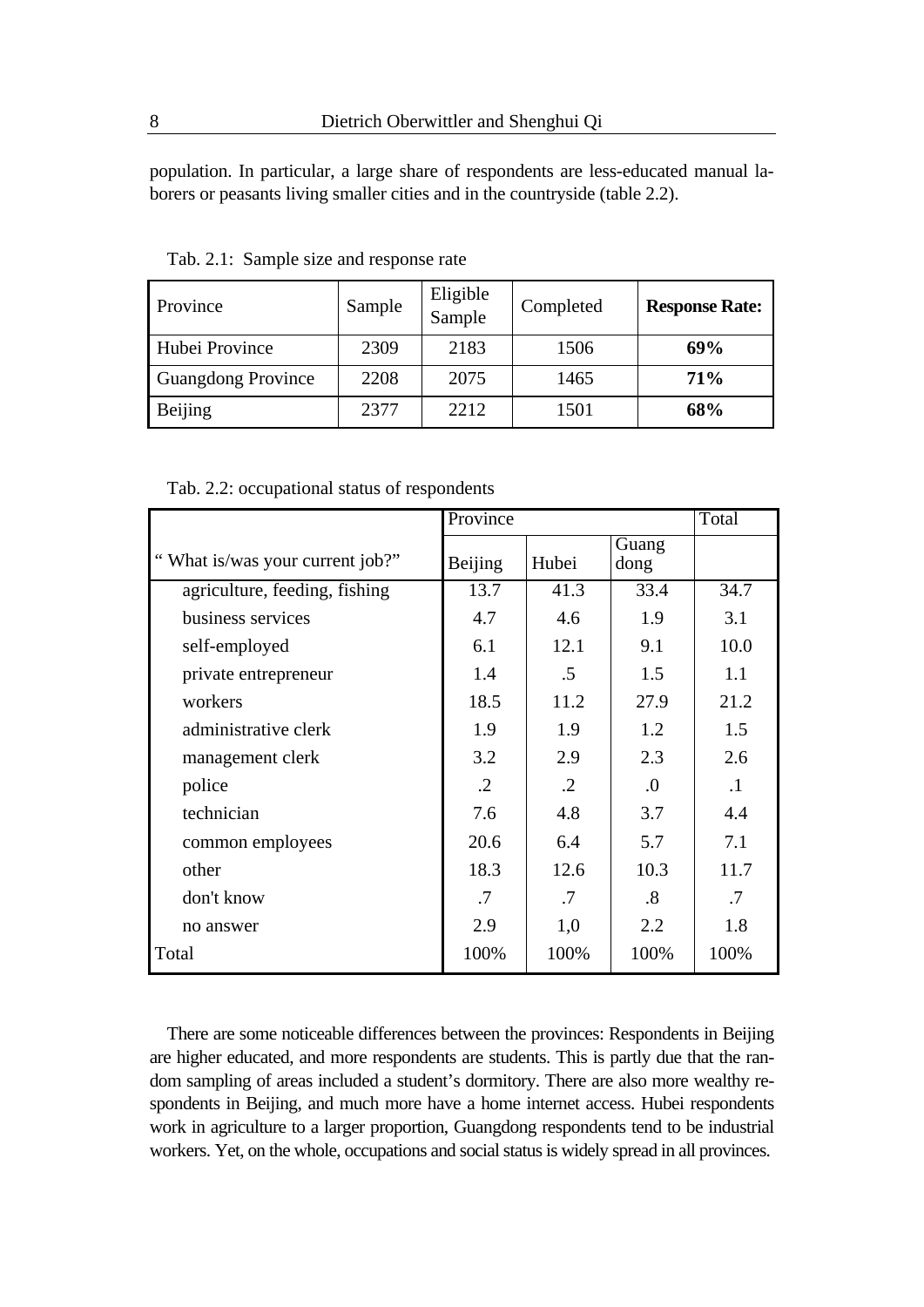One of the distinct features of present China are migrant workers. Due to the elaborated sampling design, we were able to achieve a good coverage of these migrants. According to our final counts, 37.4% of respondents in Beijing, 13.1% in Hubei, and 31.7% in Guangdong were RHFL – not living at the address officially registered, that is, the migrants.

# **3.1 Support levels of the death penalty and the elasticity of attitudes**

#### *Support levels of the death penalty*

Questions about the death penalty start with knowledge and interest in this issue. Both are generally very low. Only ca. 25% of all respondents are interested in the issue of death penalty, and slightly more claim some or much knowledge (Table 3.1.1). Thus, it seems that the question of the death penalty does not have a high salience in the minds of the general population. They rarely discuss it and don't seem to hold very strong views about it.

In order to overcome the shortcomings of the single-item general question, we tried to measure the death penalty attitudes from different aspects. When confronted with the standard general question, without any qualifications as to the type and circumstances of the crime or the characteristics of the offender, 57.8% of the respondents support the death penalty, 14% oppose it and 28% are undecided (table 3.1.2). Even if when asked from the opposite about their attitudes toward abolition, still a moderate majority support the death penalty (55% in the question "Should China follow the practice of many countries abolishing the death penalty" and 53% in the question "Should China speed up to abolish the death penalty", table 3.1.3). But if asked more concretely about their support level of the death penalty for specific crimes, 78% of the respondents support the death penalty for murder which is much higher than for the death penalty generally (graph 3.1.1). This percentage is somewhat higher than what has been found for the USA. For instance, a Gallup poll of 2007 indicates that 69% of Americans respond "yes" when asked this question: "Are you in favor of the death penalty for a person convicted of murder?"

For other 13 specific crimes we have listed, only intentional injury resulting in death, drug dealing, and rape of a minor girl draw a majority in favor of the death penalty. (graph 3.1.1). No popular support for the death penalty is found for most of the nonviolent crimes such as counterfeiting, producing fake medicine, theft, corruption, embezzlement, organizing prostitution, or espionage. One may interpret these preferences as an indication what types of crime the Chinese population regards as the most serious crimes and for which the death penalty seems appropriate. With few exceptions, this concept is restricted to serious (and lethal) violent crimes.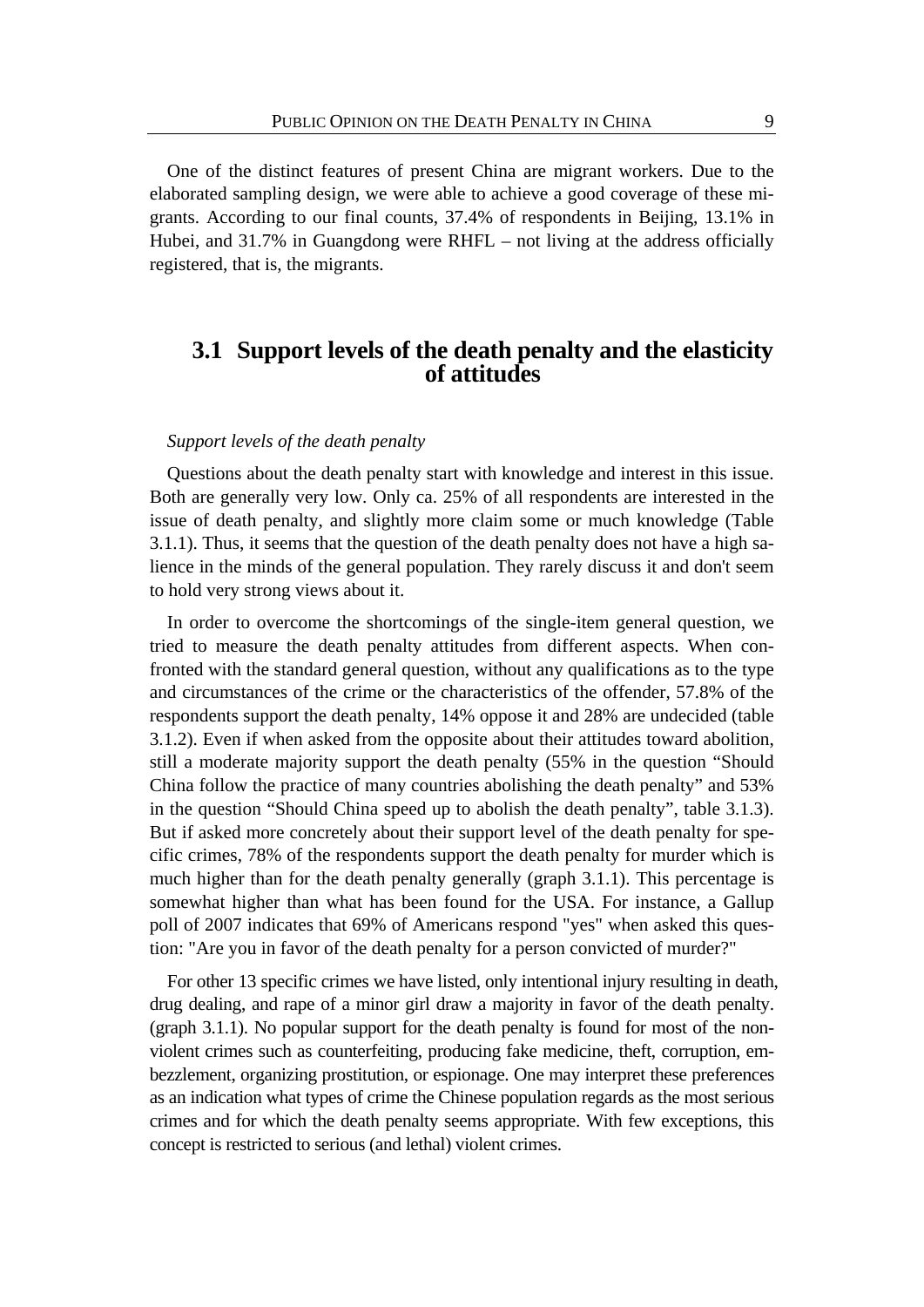|                                       | no de-  |        | (vocatio-   | professional |      |       |      |
|---------------------------------------|---------|--------|-------------|--------------|------|-------|------|
|                                       | gree,   |        | nal, tech-  | high school  |      |       |      |
|                                       | primary | Middle | nical) high | /college/    |      |       |      |
| (% )                                  | school  | school | school      | university   |      | total |      |
| A) Interest in the                    |         |        |             |              |      |       |      |
| issue                                 |         |        |             |              |      |       |      |
| very interested                       | 1.6     | 3.1    | 3.4         | 3.8          | 2.8  |       | 25.9 |
| interested                            | 20.3    | 24.1   | 25.4        | 24.7         | 23.1 |       |      |
| not very interested                   | 33.2    | 35.0   | 38.1        | 45.0         | 36.7 |       |      |
| not interested at all<br>& don't know | 44.9    | 37.8   | 33.2        | 26.5         | 37.4 |       | 74.1 |
| Total                                 | 100.0%  | 100.0% | 100.0%      | 100.0%       |      | 100.0 |      |
| B) knowledge about<br>DP              |         |        |             |              |      |       |      |
| much knowledge                        | 1.0     | 1.4    | .9          | 2.1          | 1.3  |       |      |
| some knowledge                        | 17.1    | 28.7   | 41.0        | 45.2         | 29.5 | ł     | 30.8 |
| little knowledge                      | 24.7    | 29.5   | 29.5        | 30.9         | 28.2 |       |      |
| no knowledge at all<br>& don't know   | 57.3    | 40.4   | 28.5        | 21.8         | 41.0 |       | 69.2 |
| Total                                 | 100.0%  | 100.0% | 100.0%      | 100.0%       |      | 100.0 |      |

Table 3.1.1: Interest in and knowledge about the death penalty in China by education level (%)

 $N=4472$  (weighted data), missing values = 2.4% (interest), 1.7% (knowledge) Kendall's tau-b -.11 (interest), -.25 (knowledge)

### Table 3.1.2: General attitude towards the death penalty

*Q: In general, do you favour or oppose the use of the death penalty?* 

|                | $\%$ |
|----------------|------|
| I am in favour | 57.8 |
| I Oppose       | 14.0 |
| I am not sure  | 282  |

 $N=4472$  (weighted data), missing values = 0.1%.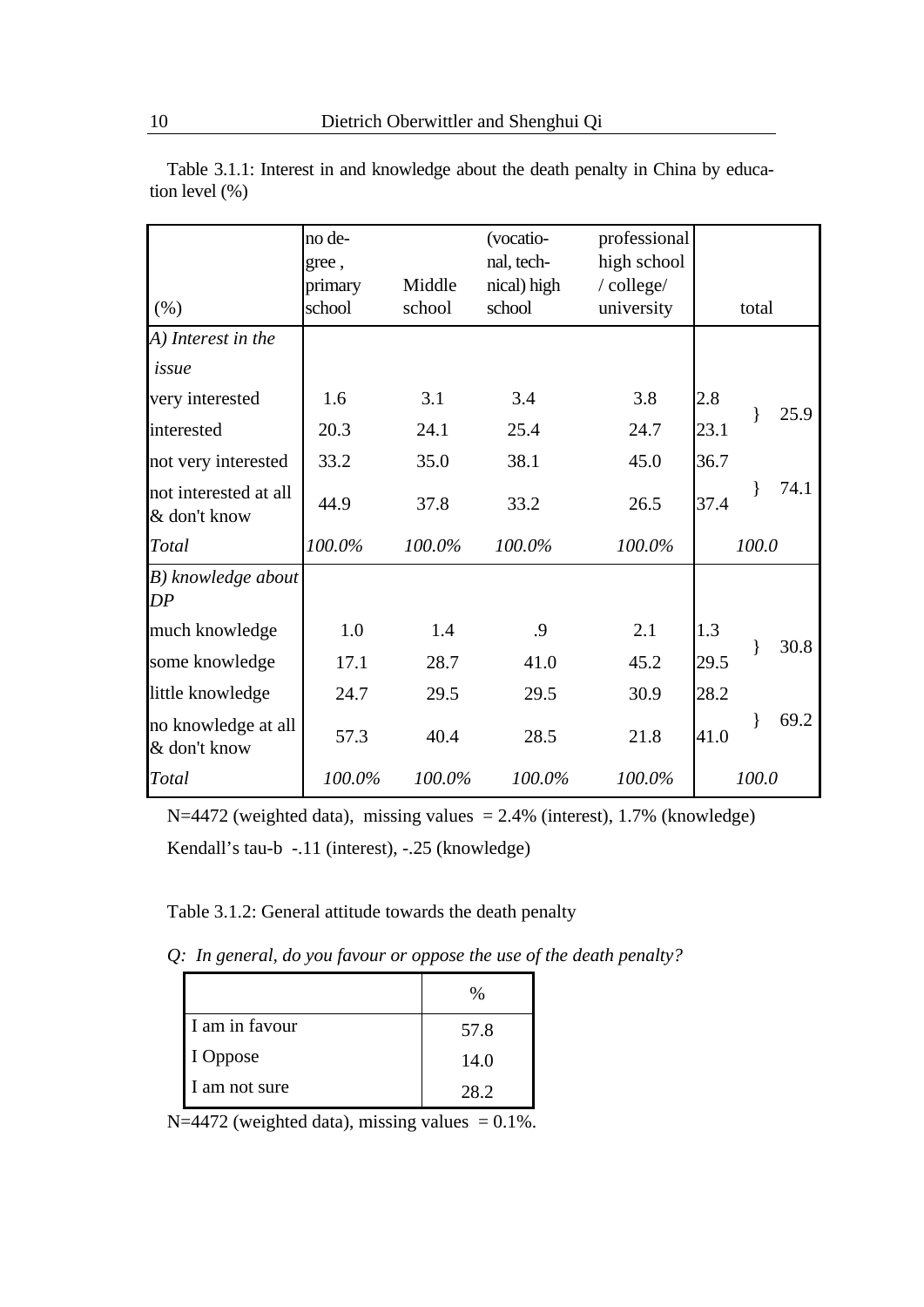Table 3.1.3: Attitudes towards abolition of the death penalty

*Q1: More than half of the countries in the world have abolished the death penalty and more are doing it every year. Do you think that China should follow this practice and abolish the death penalty, or should China not follow?* 

*Q2: Do you think that China should speed up to abolish the death penalty, or should China not speed up to abolish the death penalty?* 

|                   | Q1(%) | Q2(%) |
|-------------------|-------|-------|
| support abolition | 19.7  | 14.1  |
| oppose abolition  | 54.5  | 52.8  |
| I am not sure     | 25.9  | 33.1  |

N=4472 (weighted data), missing values =  $3.0\%$  (Q1),  $3.7\%$  (Q2)

Graph 3.1.1:

### **support for death penalty for specific crimes**



 $N=4472$  (Weighted data), missing values = 0.7% to 1.2%.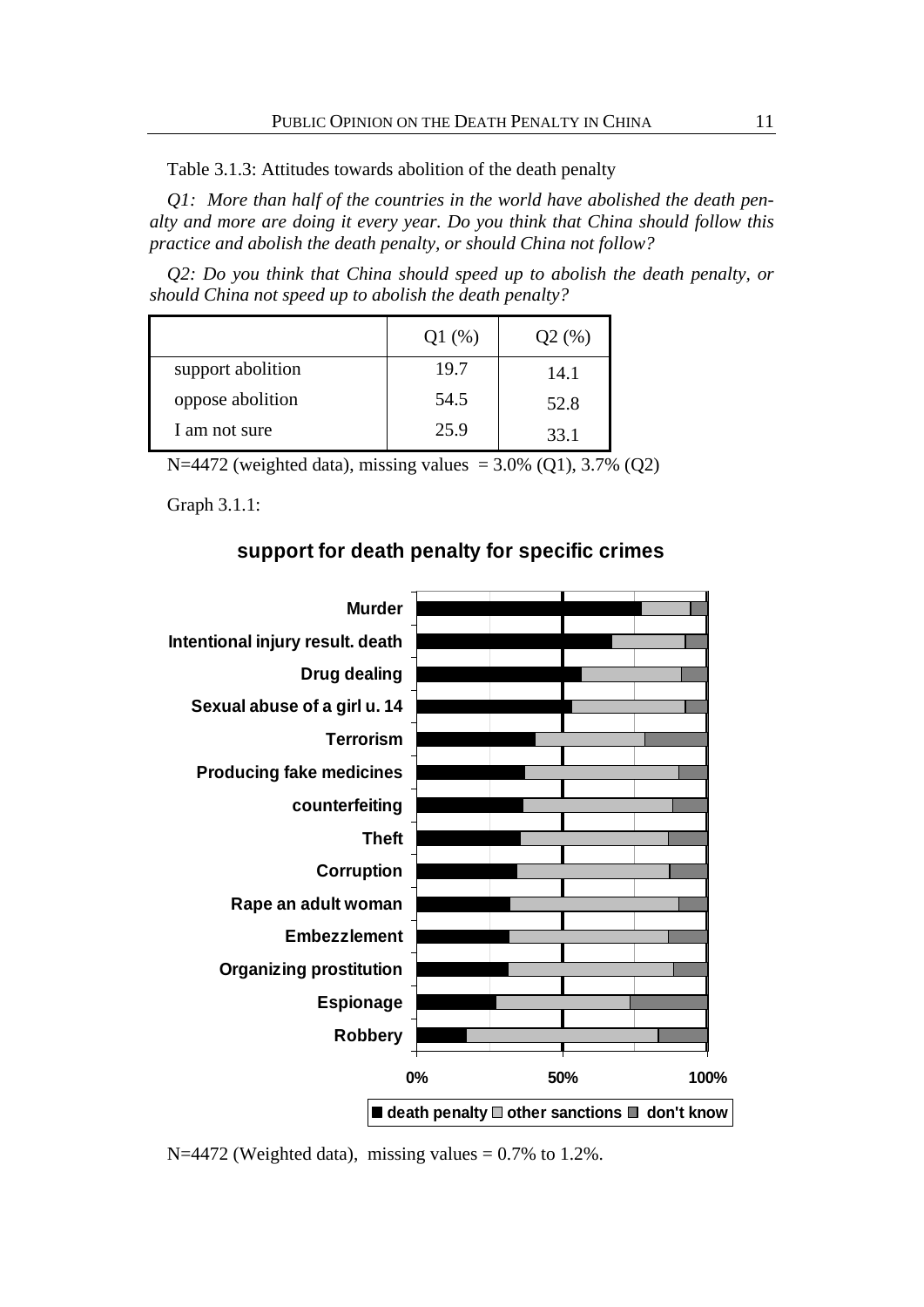Finally, we measured the support level of the death penalty by providing vignettes. Vignettes are short hypothetical description of cases which are read to respondents. They are then asked to choose the appropriate punishment in this particular case. The special 'trick' with these vignettes is that respondents are randomly assigned to four different versions of the case, representing two dimensions (2 x 2 factorial design: severity of the offence low/high; mitigating/ aggravating circumstances of the offender). Each respondent gets only one of these four versions (table 3.1.4). Because the four different versions are randomly assigned, differences in respondents' answers are purely attributable to the differences in the vignettes. This technique was used here to investigate the 'elasticity' of respondents' punitiveness: To what extent did respondents adjust the wish for the death penalty to the particular details of a case?

Four cases with variations in seriousness of crimes and mitigating factors were provided to the respondents: robbery with firearm, drug trafficking, domestic homicide, and rape of a minor girl. The details are reported in table 3.1.4. We found, on the whole, respondents were rather reluctant to demand the death penalty with immediate execution (graph 3.1.2). Even in the most severe version of a robbery with killing or in the most severe version of rape a minor girl causing victim's suicide, less than half of respondents opted for the death penalty. When confronted with concrete cases, respondents were very careful and even reluctant to call for the DP. This mirrors research from the U.S., as we already discussed in the introduction.

| Case 1                          | <b>Shop Robbery with a Gun</b>                               |
|---------------------------------|--------------------------------------------------------------|
| <i>Version A</i>                | A man robbed a convenience shop with a gun and injured the   |
| (less serious $+$               | shop owner by shooting his left leg. He took away with him   |
| <i>mitigating</i> )             | 2000 Yuan cash. He had not previously been convicted.        |
| <i>Version B</i>                | A man robbed a convenience shop with a gun and injured the   |
| (less serious $+$               | shop owner by shooting his left leg. He took away with him   |
| not mitigating)                 | 2000 Yuan cash. He had been in prison twice for robbery.     |
| Version C                       | A man robbed a convenience shop with a gun and killed him by |
| $(\text{series} + \text{miti})$ | shooting in the head. He took away with him 2000 Yuan cash.  |
| <i>gating</i> )                 | He had not previously been convicted.                        |
| Version D                       | A man robbed a convenience shop with a gun and killed him by |
| $\text{(series + not)}$         | shooting in the head. He took away with him 2000 Yuan cash.  |
| <i>mitigating</i> )             | He had been in prison twice for robbery.                     |

Table 3.1.4: Description of randomized scenarios (Four cases with different levels of severity and mitigating factors)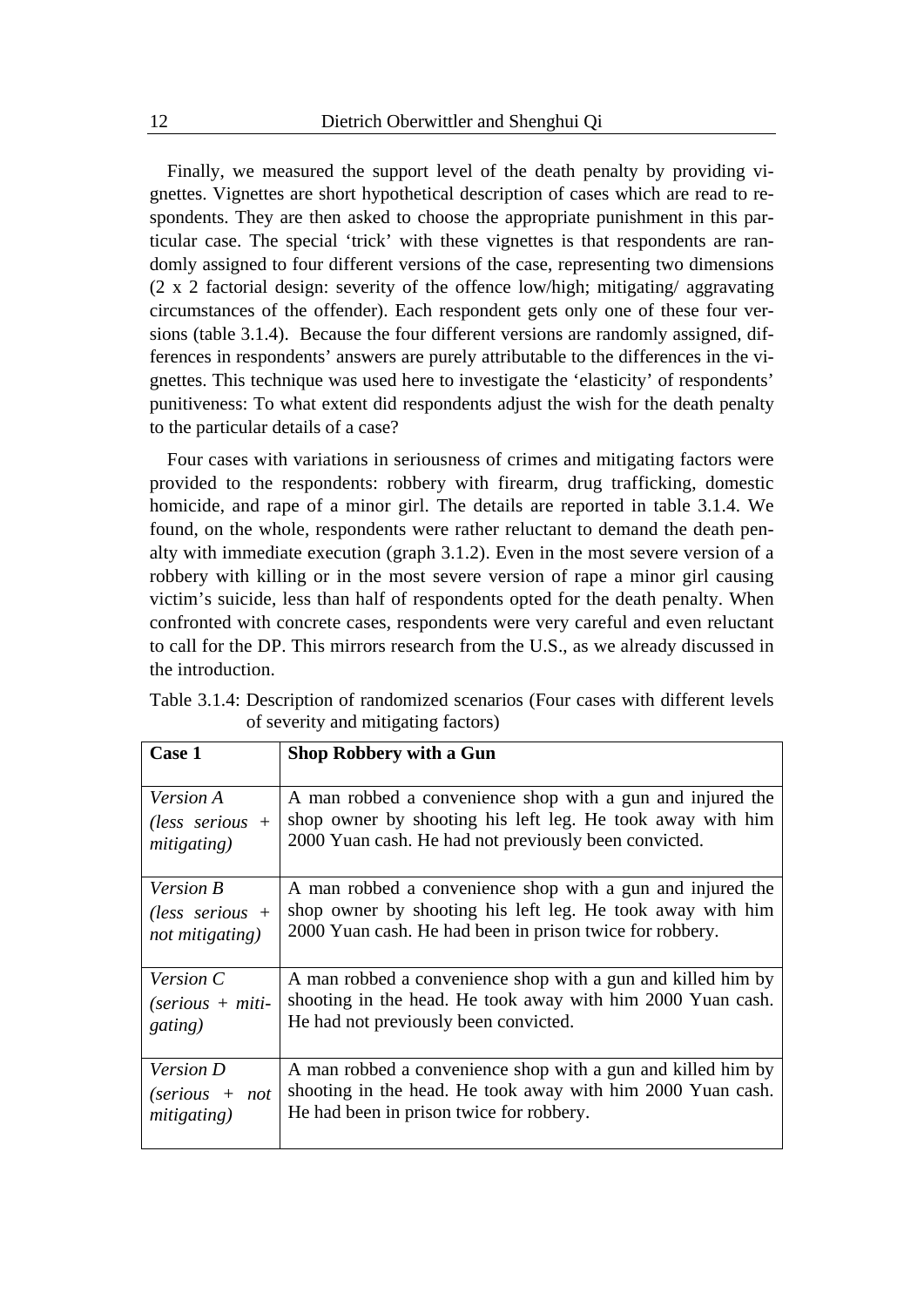| Case 2    | <b>Drug trafficking</b>                                                                                                                                                                                                       |
|-----------|-------------------------------------------------------------------------------------------------------------------------------------------------------------------------------------------------------------------------------|
| Version A | A 35-year-old woman who has an 8-year old son was caught at a<br>railway station and found guilty of smuggling 100g heroin. The<br>woman did this because a criminal organisation had threatened<br>to seriously harm her son |
| Version B | A 35-year-old woman who has an 8-year old son was caught at a<br>railway station and found guilty of smuggling 100g heroin                                                                                                    |
| Version C | A 35-year-old woman who has an 8-year old son was caught at a<br>railway station and found guilty of smuggling 1kg heroin. The<br>woman did this because a criminal organisation had threatened<br>to seriously harm her son  |
| Version D | A 35-year-old woman who has an 8-year old son was caught at a<br>railway station and found guilty of smuggling 1kg heroin                                                                                                     |
| Case 3    | <b>Domestic homicide</b>                                                                                                                                                                                                      |
| Version A | A woman poisoned her husband after long-term ill-treatment.<br>After the death of her husband she reported the crime to the po-<br>lice voluntarily                                                                           |
| Version B | A woman poisoned her husband after long-term ill-treatment. A<br>neighbour discovered the death of the husband and reported it to<br>the police.                                                                              |
| Version C | A woman poisoned her husband so that she could be free to live<br>with her lover. After the death of her husband she reported the<br>crime to the police voluntarily.                                                         |
| Version D | A woman poisoned her husband so that she could be free to live<br>with her lover. A neighbour discovered the death of the husband<br>and reported it to the police.                                                           |
| Case 4    | Rape of a minor school girl by a teacher                                                                                                                                                                                      |
| Version A | A rural elementary school teacher raped an 11-year-old girl from<br>his class. He apologized to the girl's family and gave them<br>20,000 Yuan voluntarily                                                                    |
| Version B | A rural elementary school teacher raped an 11-year-old girl from<br>his class. He never apologized to the girl's family and did not                                                                                           |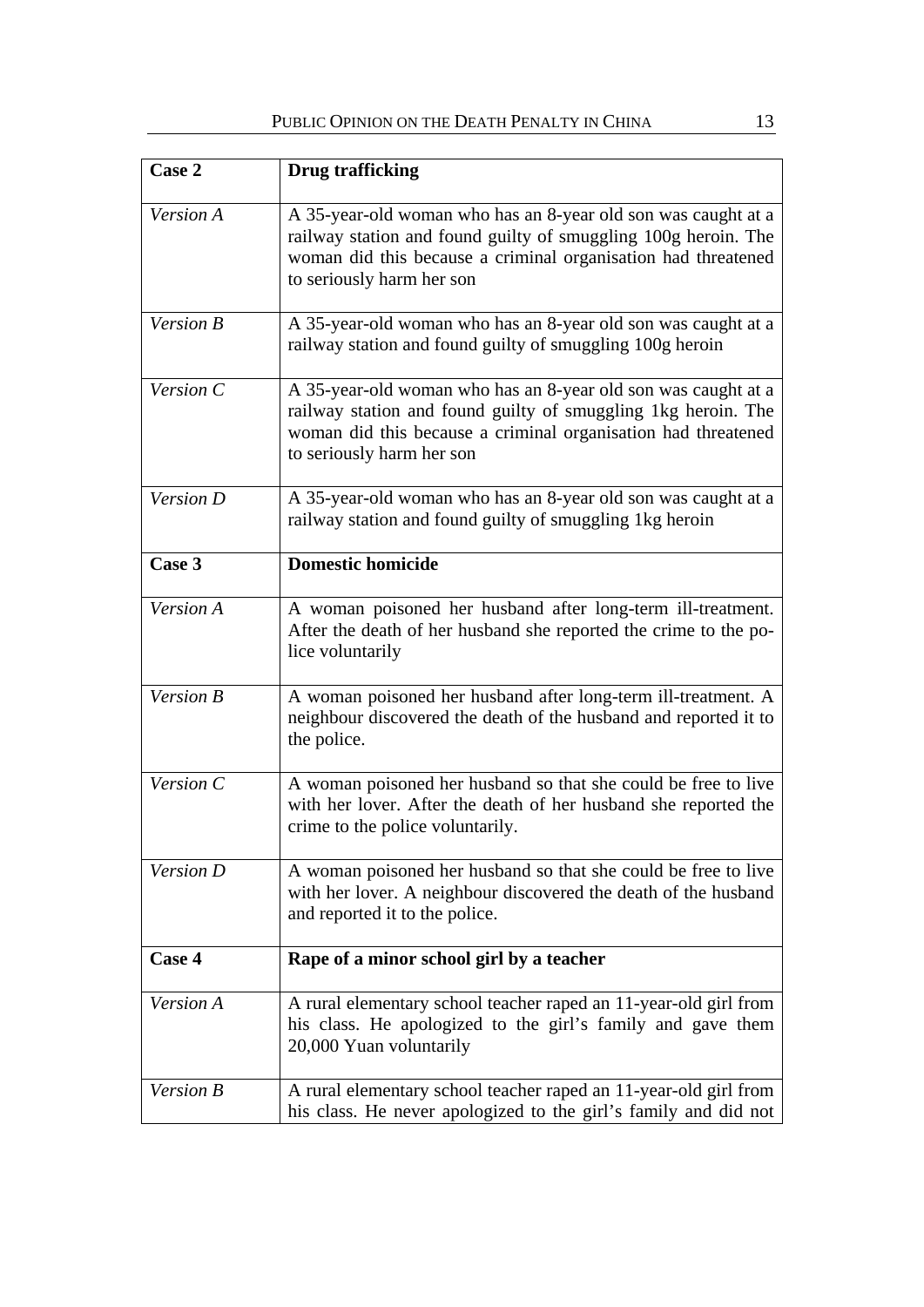|           | give any compensation                                                                                                                                                                                                                          |
|-----------|------------------------------------------------------------------------------------------------------------------------------------------------------------------------------------------------------------------------------------------------|
| Version C | A rural elementary school teacher raped an 11-year-old girl from<br>his class. The girl felt shame and committed suicide by jumping<br>into a water-hole. The teacher apologized to the girl's family and<br>gave them 20,000 Yuan voluntarily |
| Version D | A rural elementary school teacher raped an 11-year-old girl from<br>his class. The girl felt shame and committed suicide by jumping<br>into a water-hole. He never apologized to the girl's family and<br>did not give any compensation        |

Graph 3.1.2: Support for the death penalty in four case scenarios

*% of respondents who prefer death penalty with immediate execution over other sanctions, including unspecified other sanctions and don't know* 



N=4472 (weighed data), missing values: 1.1% to 1.7%.

#### *Elasticity of the attitudes towards the death penalty*

Graph 3.1.3 analyses the effects of randomly offering different alternatives of life imprisonment. As has been shown in previous research, the effect of offering a 'tougher' form of life imprisonment leads to a strong increase of respondents supporting abolition. 50% of respondents would support abolition if the alternative were life imprisonment without parole plus restitution.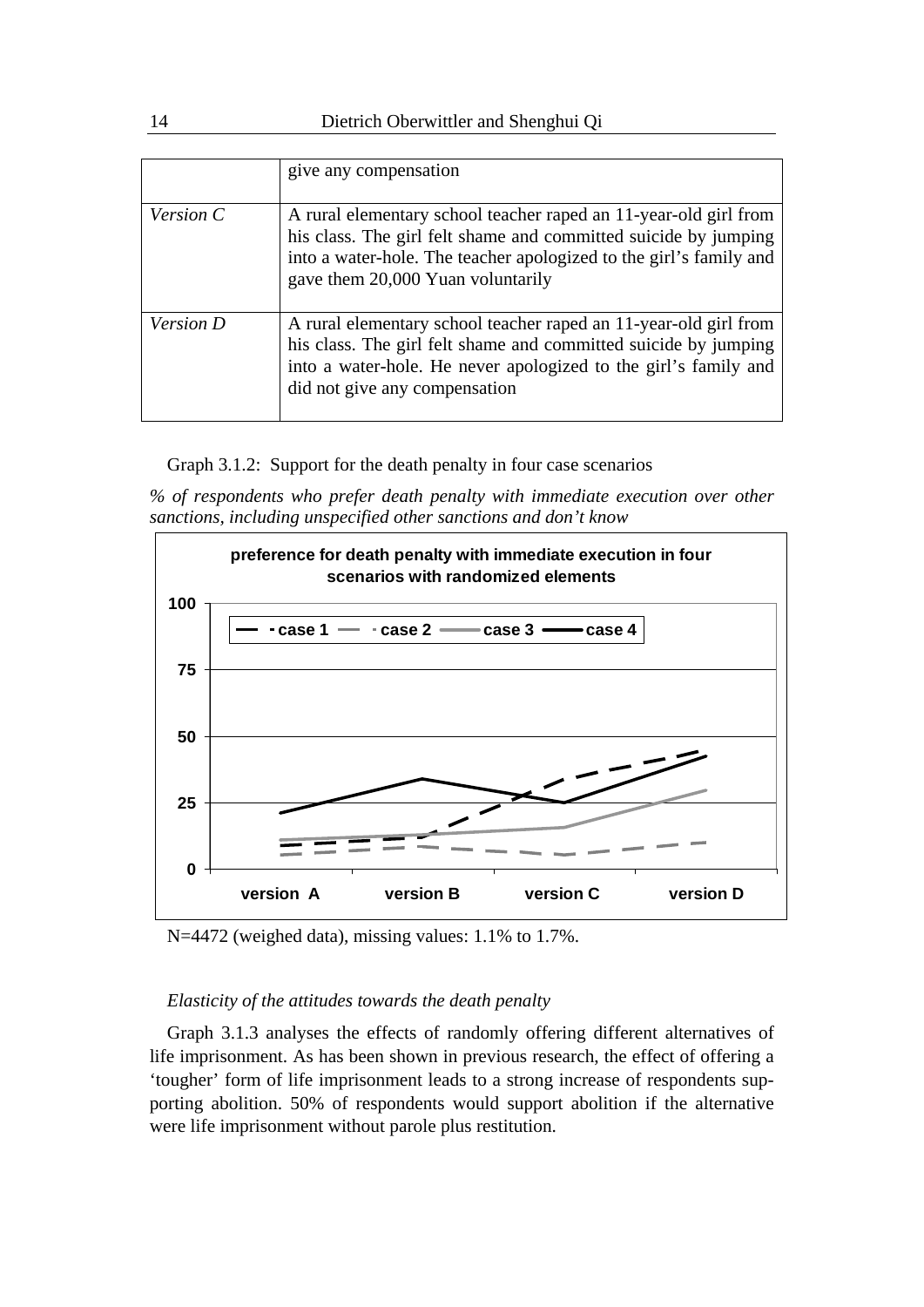To what extend would respondents be ready to change their minds about the death penalty if scientific evidence would suggest its dysfunctions? Two questions have been asked only to respondents who were pro death penalty or undecided in the general question on the death penalty. The results show that scientific evidence on the execution of innocent people might have a much stronger effect than scientific evidence showing the lack of a deterrent effect of the death penalty. Tab. 3.1.5 shows that 43.7% of undecided and pro-death penalty respondents would oppose the death penalty if it were proven that innocent people had been executed. Broken down by educational levels, 42% of respondents with a middle school degree or lower and 48% of the higher-educated respondents would change from a pro-death penalty or undecided standpoint to an opposing stance. Only 25% of respondents say that they would still favour the death penalty when informed about miscarriages of justice.

Graph 3.1.3: Support for the abolition of the death penalty and its replacement by life imprisonment



 $N=4472$  (weighted data), missing values = 2.7%

On the other hand, only 17.5% of undecided and pro-death penalty respondents would oppose the death penalty on the ground of a lack of deterrence, which supports the results of previous studies that the correct knowledge on the deterrence of death penalty did *not* strongly influence attitudes.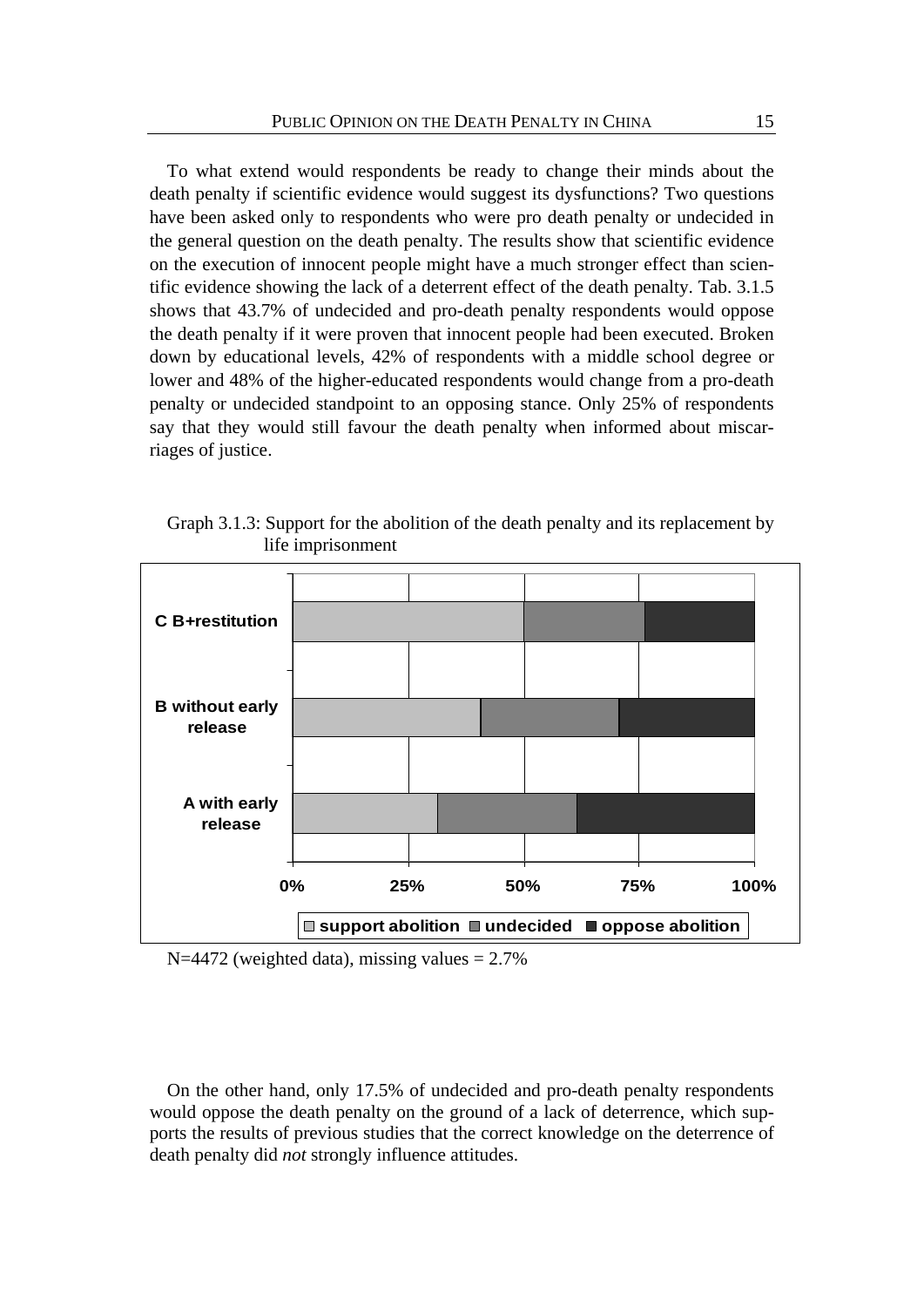Table 3.1.5: Elasticity of support for the death penalty in the face of detrimental scientific evidence by educational level

*(only respondents who supported the death penalty or were undecided in the general attitude question)* 

|                                                 |           | undecided, |           |  |  |  |
|-------------------------------------------------|-----------|------------|-----------|--|--|--|
| By educational level                            | oppose DP | no answer  | favour DP |  |  |  |
| a) if evidence against deterrent effect         |           |            |           |  |  |  |
| Up to middle school                             | 15.1%     | 40.8%      | 44.1%     |  |  |  |
| high school and more                            | 23.4%     | 23.1%      | 53.5%     |  |  |  |
| Total                                           | 17.5%     | 35.6%      | 46.9%     |  |  |  |
| b) if evidence of executions of innocent person |           |            |           |  |  |  |
| Up to middle school                             | 41.8%     | 34.7%      | 23.5%     |  |  |  |
| high school and more                            | 48.2%     | 22.3%      | 29.6%     |  |  |  |
| Total                                           | 43.7%     | 31.0%      | 25.3%     |  |  |  |

N=3863 (weighted data), missing values ( $> 5,0\%$ ) included as "undecided, no answer" Cramer's V =  $.17$  (a) /  $.13$  (b)

#### 3.2 Death penalty and the aims of punishments

Previous research has shown that the attitude on the death penalty is linked to more fundamental attitudes on the aims of punishment, and that the preponderance of different punishment goals may affect the support for the death penalty and its susceptibility to change.<sup>29</sup>

In our survey, a number of attitudinal questions tap into the underlying beliefs about the aims of punishment and the degree to which the respondents think the death penalty effectively works to meet these aims. In table 3.2.1, these questions are ordered according to different dimensions as 'retribution' and 'deterrence'.

<u>.</u>

<sup>&</sup>lt;sup>29</sup> Margit E. Oswald, J. Hupfeld, S. C. Klug & U. Gabriel, Lay-Perspectices on Criminal Deviance, Goals of Punishment, and Punitivity, *Social Justice Research* 15(2002), pp. 85-98.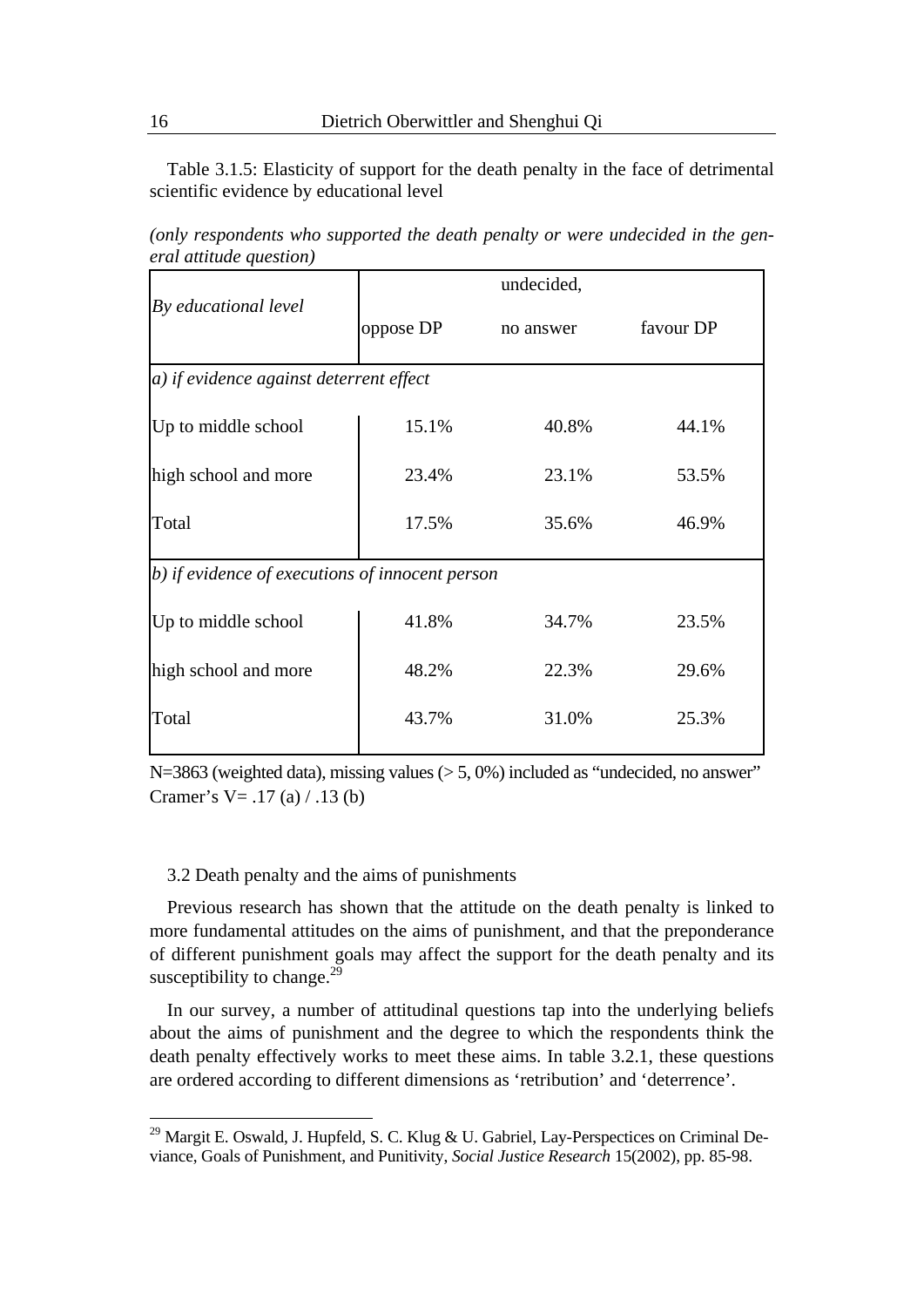As is obvious by the very high support for the item *"People who take a life deserve to be punished by having their own life taken"* (78% agree), and "*Execution provides some comfort and consolation for the victim and his/her loved ones"*  (66.5% agree) retribution is a forceful belief steering people into support for the death penalty. There is relatively less support for the aims of deterrence and, in particular, incapacitation. It is also noticeable that a majority of respondents has doubts about a fair application of the death penalty in China which however do not translate in a strong opposition against this punishment (see also below).

A first result to relate these attitudes to the general support for the death penalty is displayed in graph 3.2.1. A combined scale of the reported items measures the level of belief that the death penalty is able to fulfill the aims of deterrence and retribution and therefore is an effective sanction against serious crimes.

Respondents who believe that the death penalty can be effective in achieving the goals of retribution and deterrence are much more likely to favor the death penalty (80%) compared to those respondents who do not hold these beliefs (40%). However, even among the lowest quartile of respondents with respect to their belief in the effectiveness of the death penalty, still more (40%) support the death penalty than oppose it (30%).

| (% )                                                                                            | agree | unde-cided | disagree |       |
|-------------------------------------------------------------------------------------------------|-------|------------|----------|-------|
| <b>Retribution</b>                                                                              |       |            |          |       |
| People who take a life deserve to be<br>punished by having their own life taken.                | 78.1  | 9.4        | 12.4     | 100.0 |
| The death penalty restores feelings of<br>right and wrong in our society.                       | 48.4  | 28.4       | 23.2     | 100.0 |
| Execution provides some comfort<br>and consolation for the victim and<br>his/her loved ones.    | 66.5  | 15.5       | 18.1     | 100.0 |
| deterrence                                                                                      |       |            |          |       |
| The abolition of the death penalty<br>would immediately cause an increase<br>of crime in China. | 63.6  | 19.0       | 17.4     | 100.0 |
| Among all the available punishments,<br>the death penalty deters crimes most.                   | 58.6  | 19.0       | 22.4     | 100.0 |

| Table 3.2.1: Attitudes towards the death penalty and the aims of punishment |  |
|-----------------------------------------------------------------------------|--|
|-----------------------------------------------------------------------------|--|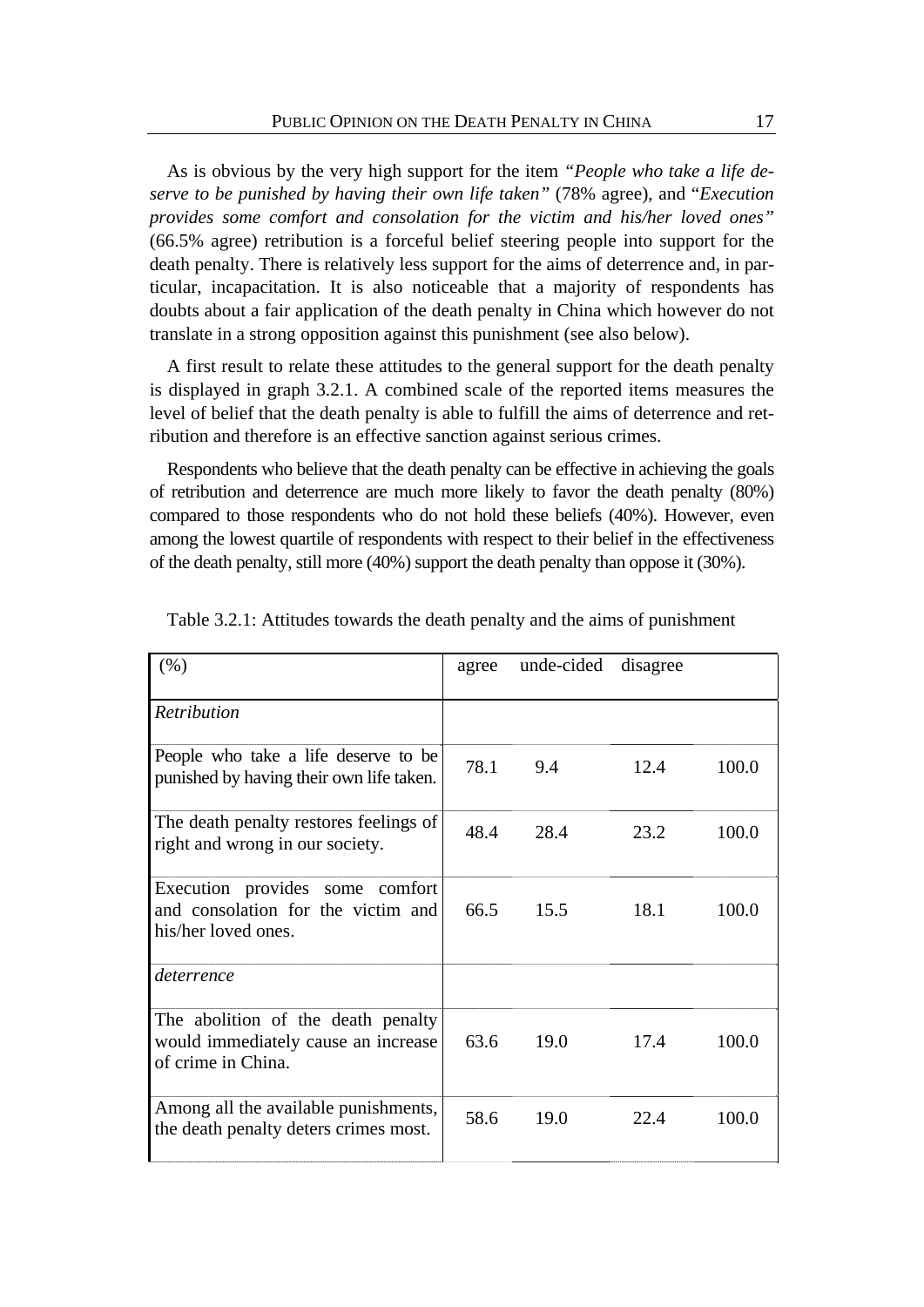| $incapacitation$ / rehabilitation                                                                                                                   |      |      |      |       |
|-----------------------------------------------------------------------------------------------------------------------------------------------------|------|------|------|-------|
| Only execution can guarantee that a<br>serious offender will not commit fur-<br>ther crime.                                                         | 46.5 | 17.9 | 35.6 | 100.0 |
| Criminals can all be rehabilitated so<br>execution is unnecessary.                                                                                  | 42.5 | 20.3 | 37.2 | 100.0 |
| concerns about rule of law                                                                                                                          |      |      |      |       |
| Even the state has no right to deprive<br>a person of his life, the death penalty<br>should therefore not exist.                                    | 33.0 | 24.8 | 42.2 | 100.0 |
| Innocent people may be wrongly<br>executed.                                                                                                         | 59.6 | 14.0 | 26.4 | 100.0 |
| The current judicial system cannot<br>make sure that the death penalty is<br>applied fairly to different social<br>classes or geographical regions. | 58.9 | 24.3 | 16.8 | 100.0 |

N=4472 (weighted data), missing values 1.1 to 2.3%.

## Graph 3.2.1:



# **general support for the death penalty by levels of belief in its effectiveness**

N=4472 (weighted data), missing values 13.3%.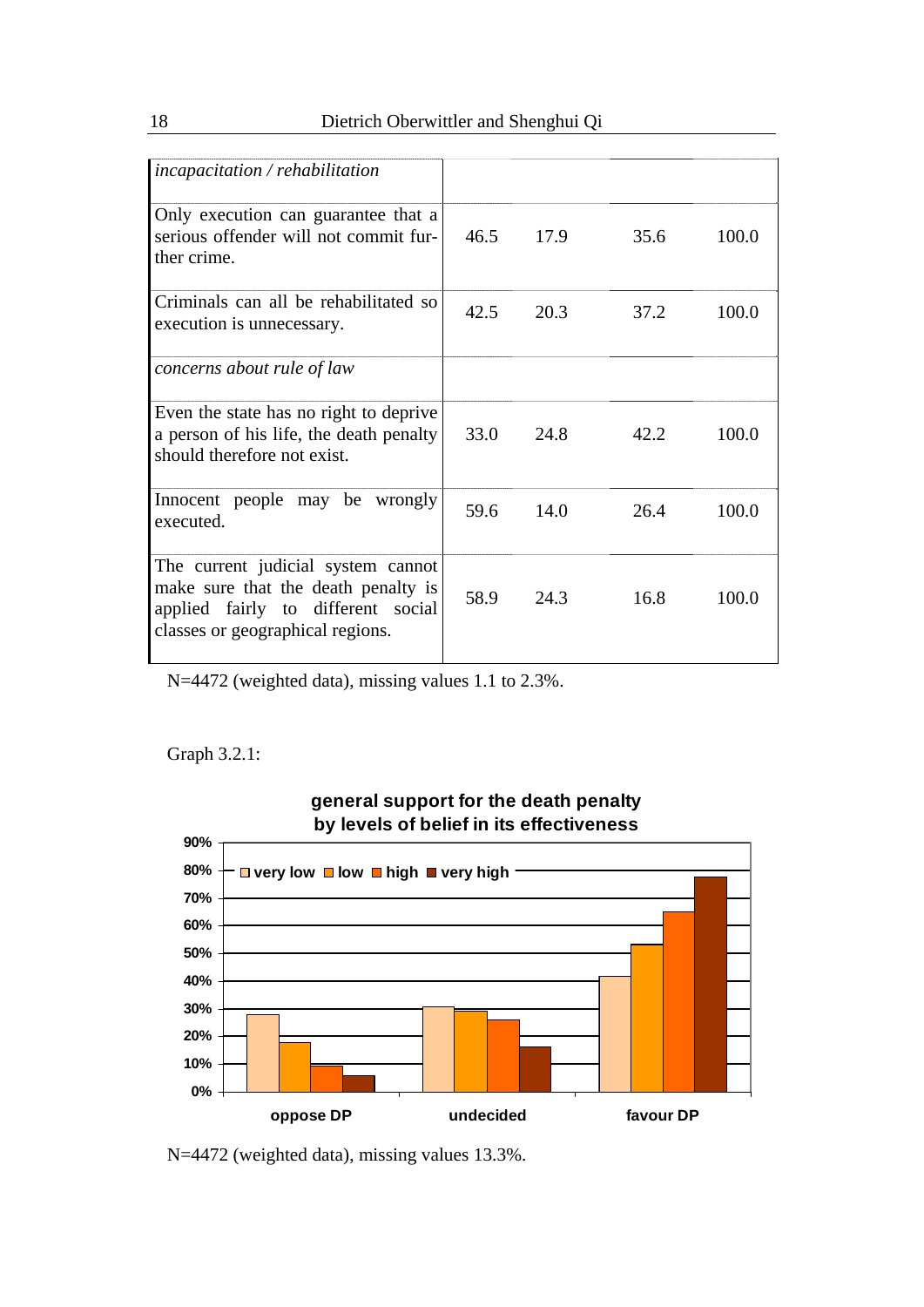3.3 Administration of the death penalty and the role of international norms

Beyond the important question of the general and specific support for or opposition to the death penalty, a number of questions deal with the public opinion on the application of the death penalty in present-day China.

One important aspect of the practice of the death penalty is the frequency of its application, another is the relevance of the rule of law, and this in particular relates to the issue of international norms and their relevance for China. Both aspects shall be discussed in the following paragraphs.



Graph 3.3.1: "What do you think of the number of capital crimes in China?"

N=4472 (weighted data), missing values 1.9%

Graphs 3.3.1 to 3.3.4 report the results of questions aiming at the public opinion on the frequency of the death penalty in China. What becomes instantly apparent is that given the complete absence of publicly available information on this important topic, most people correctly state that they do not know the number of executions, and consequently also do not have a clear-cut idea whether the number of crimes eligible for the death penalty, and the number of actual executions, is too high. A substantial majority (64%) agreed with the proposition that the government should publish the number of yearly executions. It is fair to assume that a publication would instantly trigger discussions on the death penalty and would help to shape and accentuate public opinions. It is interesting to note that among those respondents who do have an opinion on the frequency of executions, a considerable number thinks the number is too low.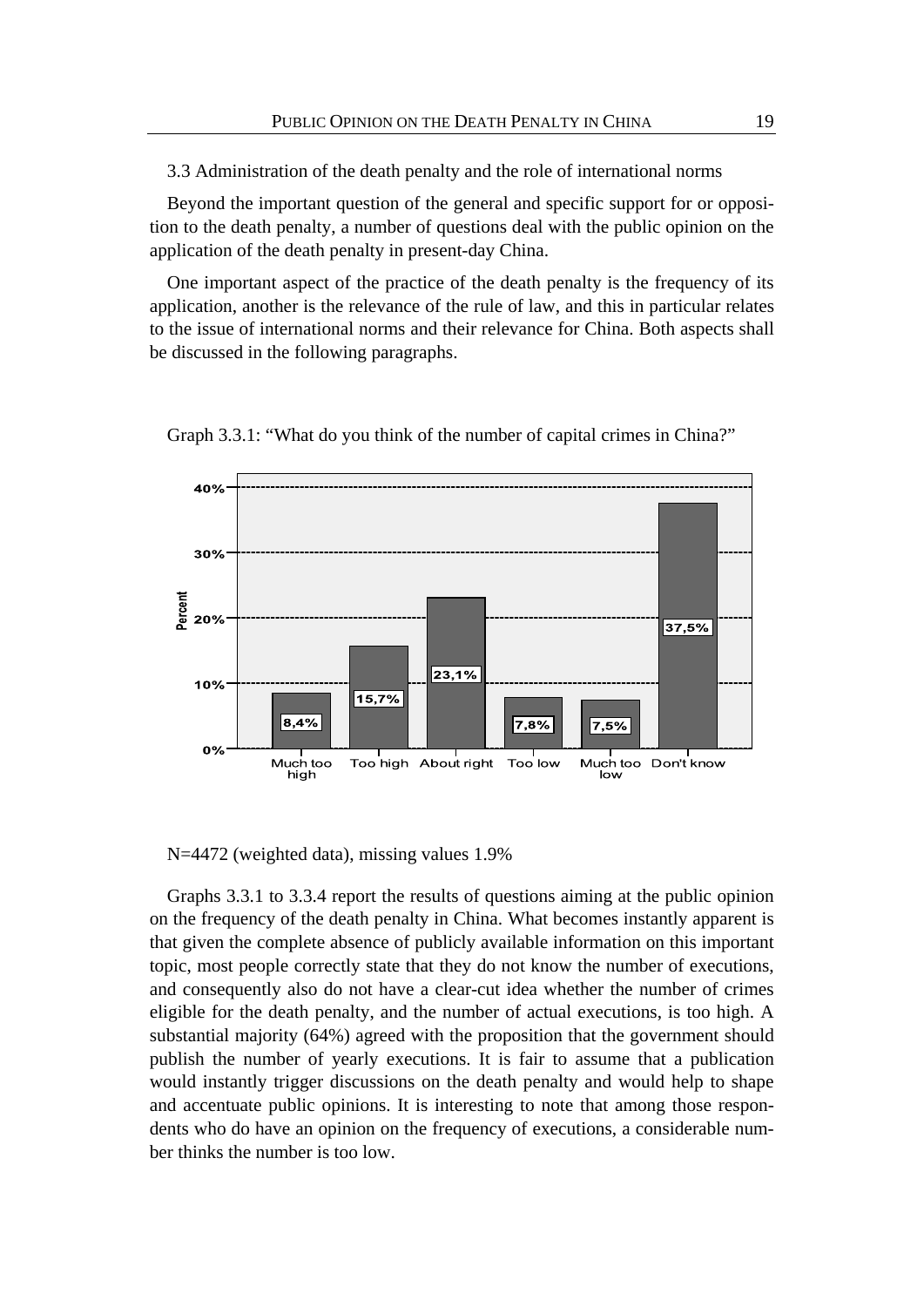A list of questions asks respondents about their opinion about the rule of law in the application of the death penalty (Tab. 3.3.1). While on the whole there is a clear majority favoring the principles of the rule of law, in particular the importance of clear evidence and the role of the supreme court in reviewing capital cases, other questions show that many respondents have a limited understanding of the rule of law. Nearly half of the respondents agreed to a statement which in effect condones torture as an acceptable means of criminal investigation. Also, underlining their belief in deterrence, half of the respondents agree that an increase of executions is an effective instrument in anti-crime campaigns.

Graph 3.3.2: "How many people do you estimate are executed each year in China?" (scale truncated at 40%)



N=4472 (weighted data), missing values 6.0%

At the same time, there is no doubt among most of the respondents that the death penalty is being applied unfairly in present-day China. 70% of the respondents think that given the same serious crime, a rich person or a state official will be less likely to receive the death penalty than a poor or ordinary person (graph 3.3.5). These answers reveal a certain degree of resignation or legal cynicism which may be typical for the perceived powerlessness of 'ordinary people' versus the state and the ruling classes, not only in China but in many countries.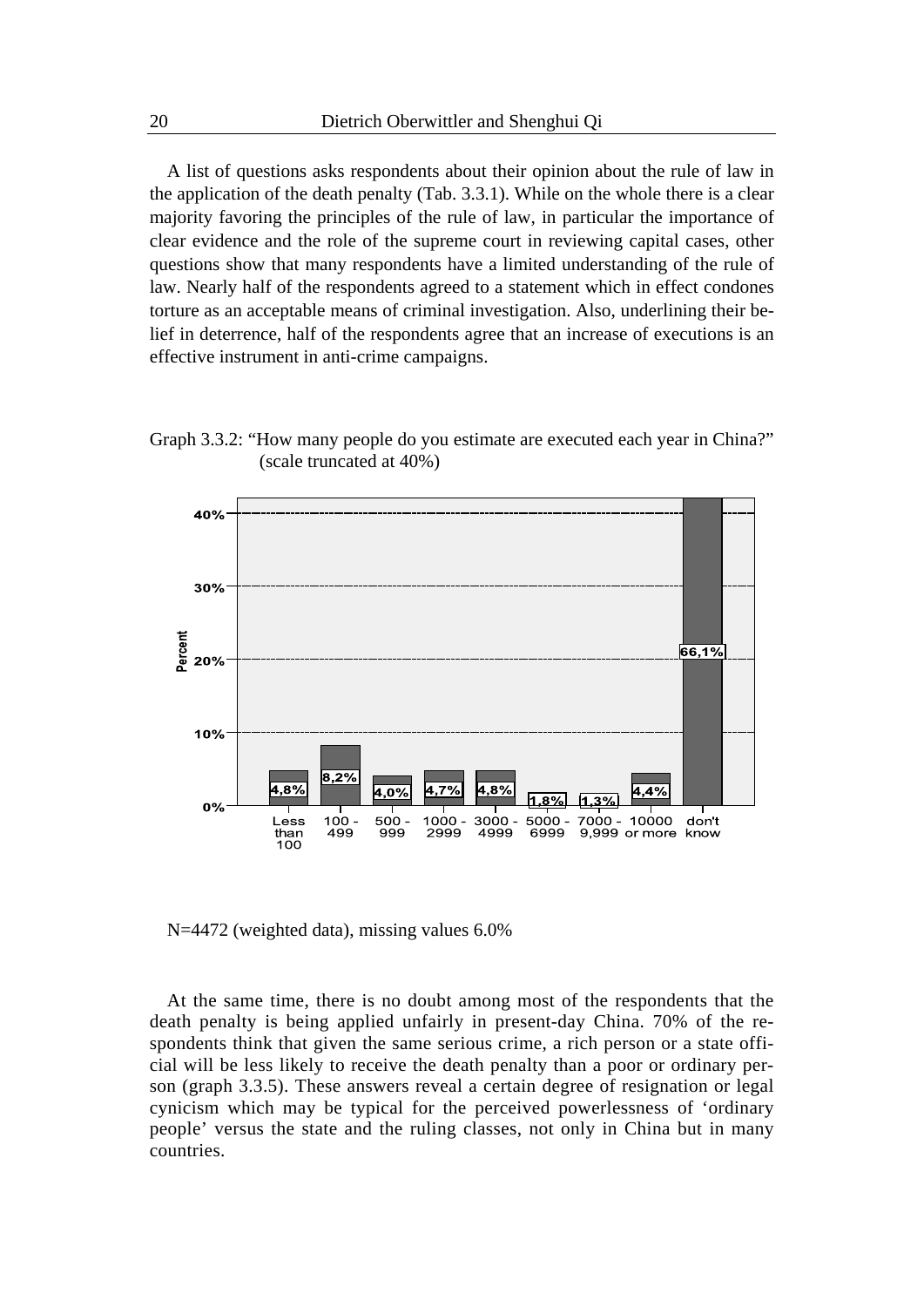



N=4472 (weighted data), missing values 2.5%

Graph 3.3.4: "Do you think that Chinese government should publish the annual number of executions?"



N=4472 (weighted data), missing values 3.2%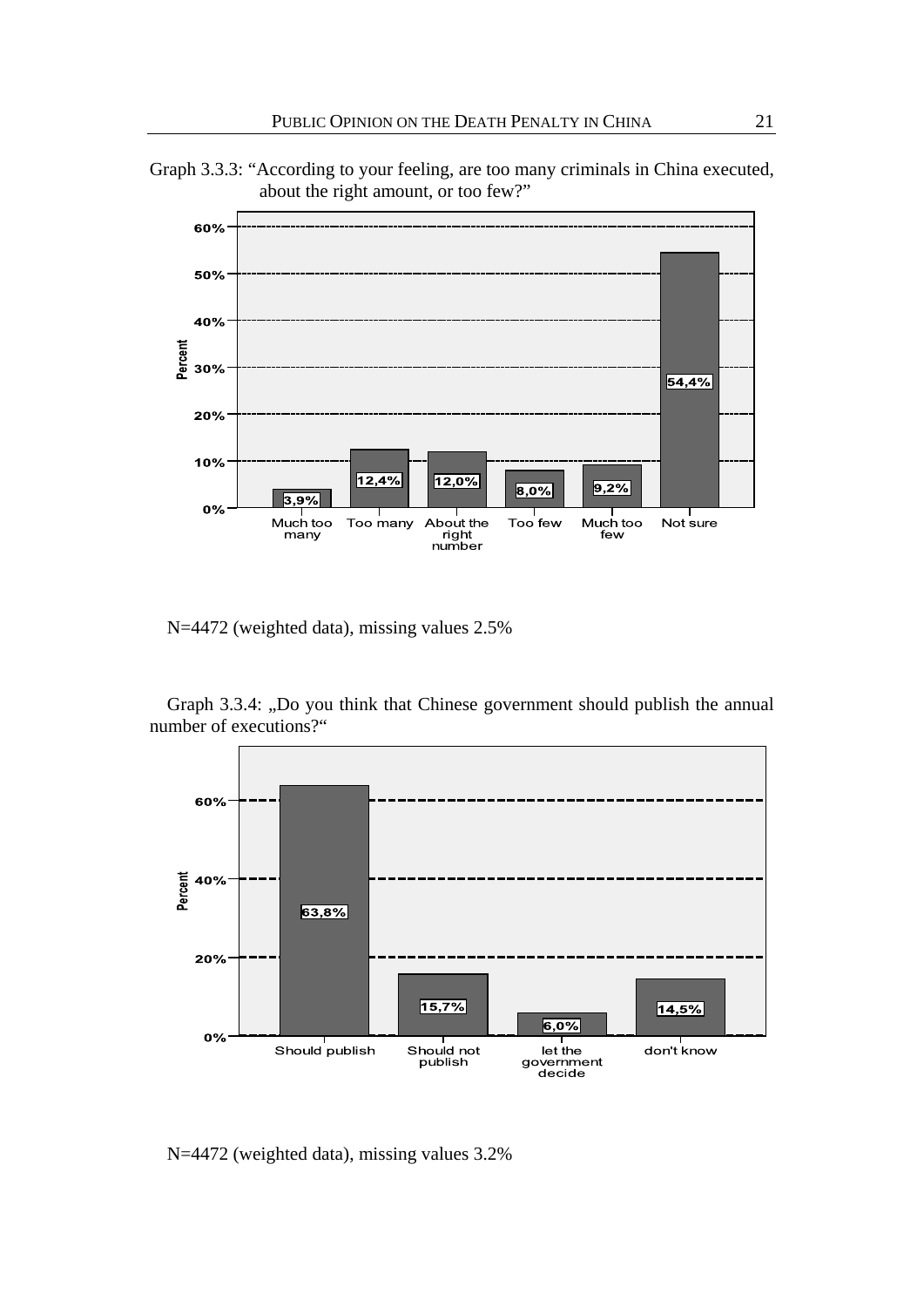The respondents showed – not surprisingly and in line with the self-assessment of most respondents to have little knowledge on the death penalty – a great ignorance of international treaties. A very small proportion of them have heard about the two most important international covenants on basic human rights: International Covenant on Economic, Social and Cultural Rights (ICESCR) and International Covenant on Civil and Political Rights (ICCPR). The non-existing 'International Covenant on the Abolition of the Death Penalty' was used as trick question to test whether the respondents really have knowledge on the international treaties (graph 3.3.6)

Graph 3.3.5:

(A) In your opinion, if a poor person and a rich person in China committed the same serious crime for which the death sentence could be imposed, is one more likely to be sentenced to death than the other in the real life?

(B) In your opinion, if an officials (or his relatives) and a 'grass roots' person committed the same serious crime for which the death sentence could be imposed, is one more likely to be sentenced to death than the other in the real life?



 $(A)$  (B)

N=4472 (weighted data), missing values 2.2 to 2.5%

There is a clear readiness to accept the U.N. proposal to restrict the death penalty to the so-called 'most serious crimes' (table 3.3.2). Many more respondents are in favor of this proposal (49%) than are against it (24.8%). This shifts the attention to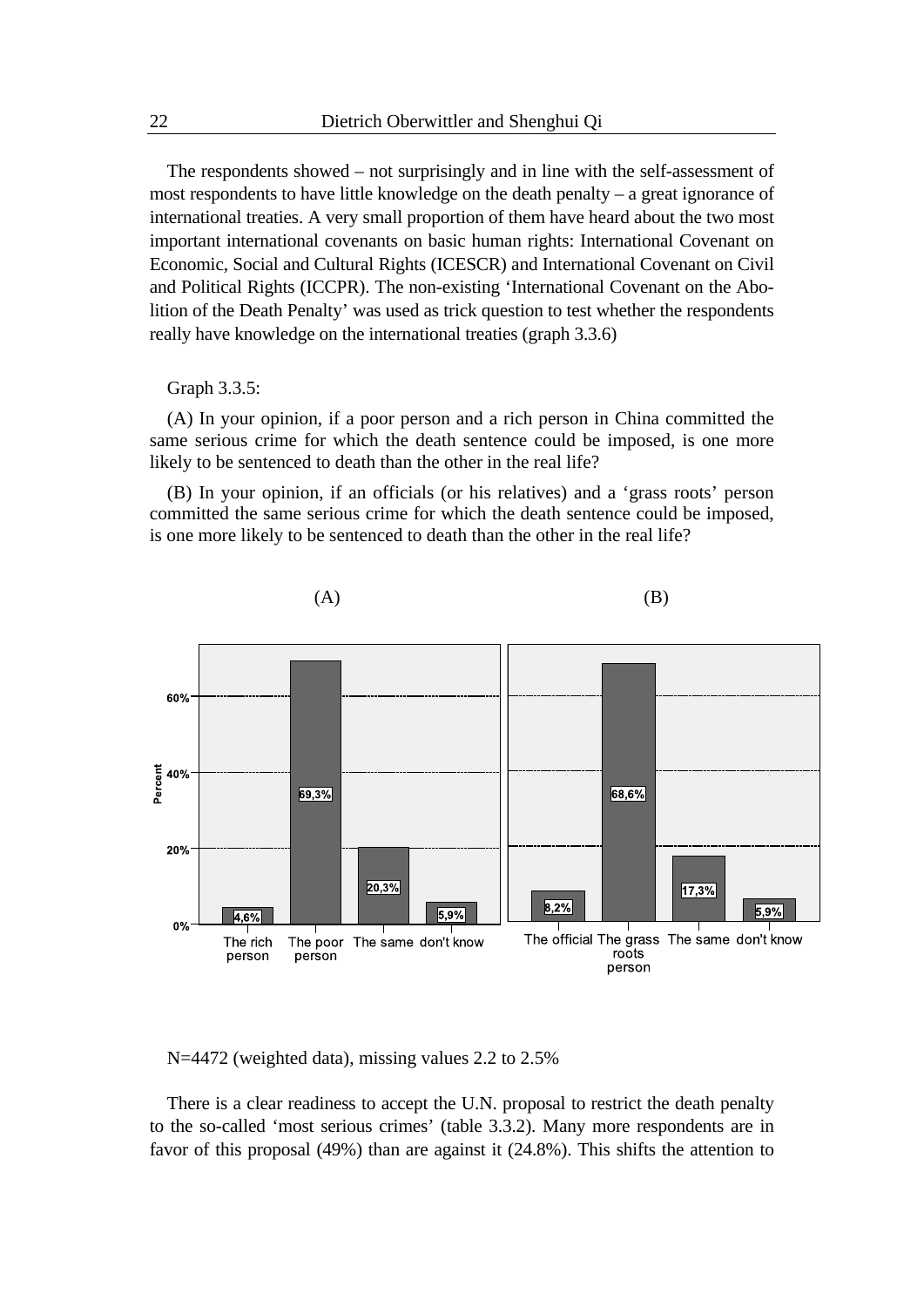the question which crimes belong to the category of the 'most serious crimes'. A possible answer is given in the question of support for the death penalty for specific crimes which we have discussed above: Respondents choose the death penalty for serious violent crimes, but not for economic crimes with the exception of drug dealing.

| Table 3.3.1: Attitudes towards the application of the death penalty and the rule of |                      |  |  |  |  |  |
|-------------------------------------------------------------------------------------|----------------------|--|--|--|--|--|
|                                                                                     | law in capital cases |  |  |  |  |  |

| (% )                                                                                                                                      | agree | undecided | disagree |
|-------------------------------------------------------------------------------------------------------------------------------------------|-------|-----------|----------|
| Criminals in China are entitled to too many procedural<br>rights                                                                          | 34.3  | 38.3      | 27.4     |
| All death penalty cases should be finally decided by the<br>supreme people's court                                                        | 67.5  | 20.5      | 12.1     |
| During the "Strike Hard" campaign more criminals<br>should be executed                                                                    | 50.9  | 25.6      | 23.5     |
| If there is any doubt about the evidence against the de-<br>fendant he should not be sentenced to death however se-<br>rious the crime is | 69.2  | 18.9      | 11.9     |
| Lethal injection is too lenient a way to execute some<br>heinous criminals                                                                | 41.4  | 27.5      | 310      |
| Sometimes use of force is necessary to get a confession<br>so as to make sure that the guilty people are punished                         | 48.1  | 18.6      | 33.4     |
| The guilty people must be punished even if it means the<br>sacrifice of innocent people who will be wrongly convicted                     | 27.0  | 15.1      | 57.8     |

N=4472 (weighted data), missing values  $< 1\%$ 

Table 3.3.2: Restriction of the application of the death penalty for the 'most serious crimes'

Q: *The United Nations holds the position that in countries which have not abolished the death penalty, the sentence of death may only be imposed for the most serious crimes. Do you think that China should follow the proposal of the U.N., or should China not follow it?* 

|                             | $\%$ |
|-----------------------------|------|
| Should follow U.N. proposal | 49.0 |
| Should not follow U.N.      | 24.8 |
| undecided                   | 26.2 |

N=4472 (weighted data), missing values  $= 3.2\%$ .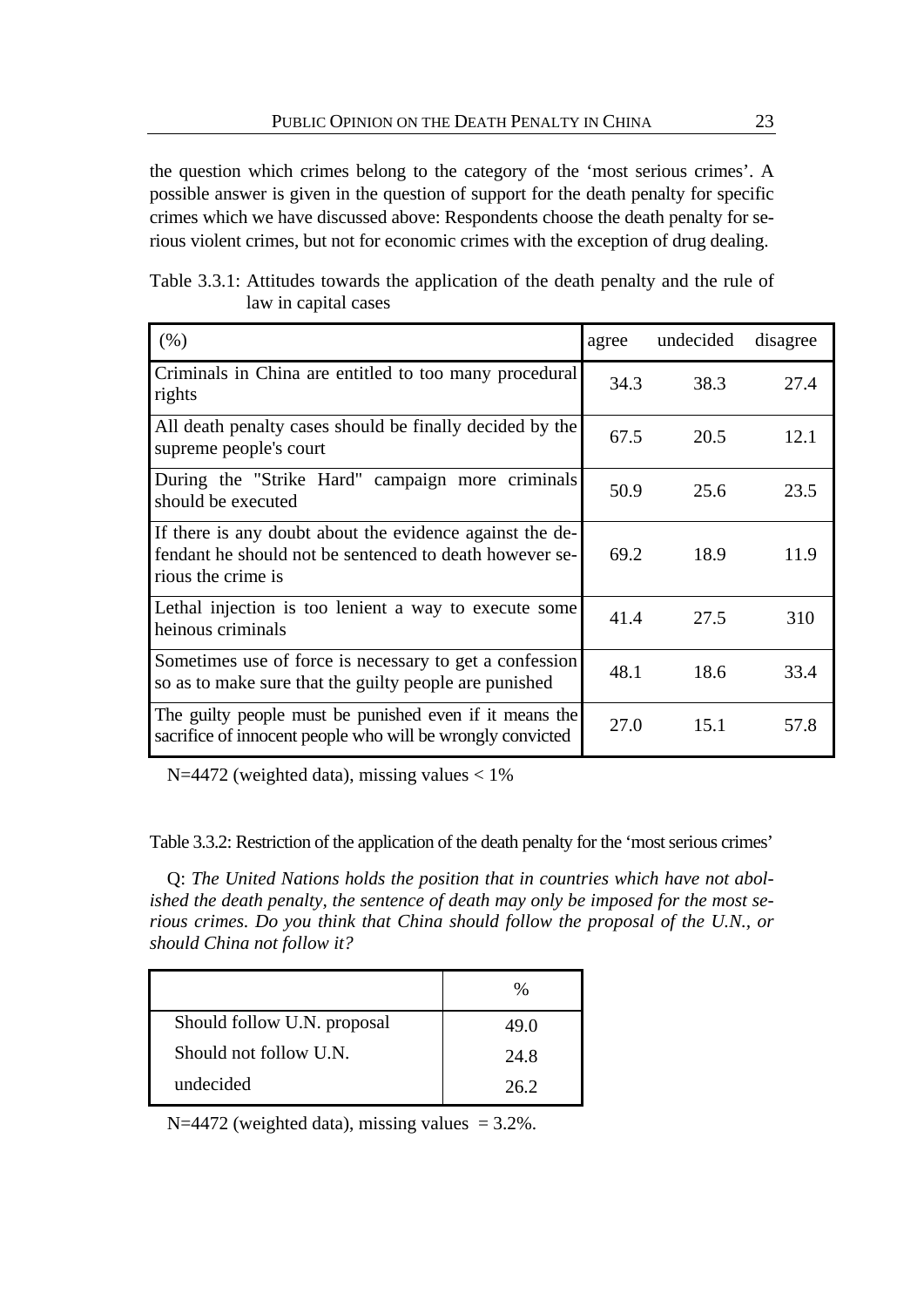The question of exemptions of certain types of offenders from the death penalty, on the other hand, reveals a lack of knowledge and understanding of important legal rules, both national as well as international (Tab. 3.3.3). Even for persons below 18 years of age at the time of commission of the crime, for whom the Chinese Criminal Law forbids the imposition of death penalty, only 33% of the respondents thought that they should be excluded from this punishment in every case.

| (% )                                                                    | never<br>DP | it de-<br>pends | always<br>DP | unde-<br>cided |
|-------------------------------------------------------------------------|-------------|-----------------|--------------|----------------|
| Persons older than 70 years of age.                                     | 21.1        | 48.0            | 20.5         | 10.3           |
| Persons below 18 years of age at the time of<br>commission of the crime | 32.7        | 47.5            | 9.9          | 9.9            |
| <b>New Mothers</b>                                                      | 26.4        | 45.2            | 15.0         | 13.3           |
| Insane persons                                                          | 40.4        | 34.5            | 9.8          | 15.2           |
| Physical serious disabled                                               | 21.9        | 41.4            | 21.8         | 14.8           |
| Pregnant women                                                          | 36.6        | 43.3            | 7.7          | 12.4           |
| Mentally retarded persons                                               | 35.3        | 39.3            | 9.6          | 15.7           |
| Persons who have contributed greatly to the<br>society                  | 17.4        | 42.0            | 26.6         | 14.0           |

|                     | Tab 3.3.3: Exemption from the death penalty of categories of persons convicted for |
|---------------------|------------------------------------------------------------------------------------|
| most serious murder |                                                                                    |

N=4472 (weighted data), missing values <0.5%



Graph 3.3.6

N=4472 (weighted data), missing values 0.9 to 1.0%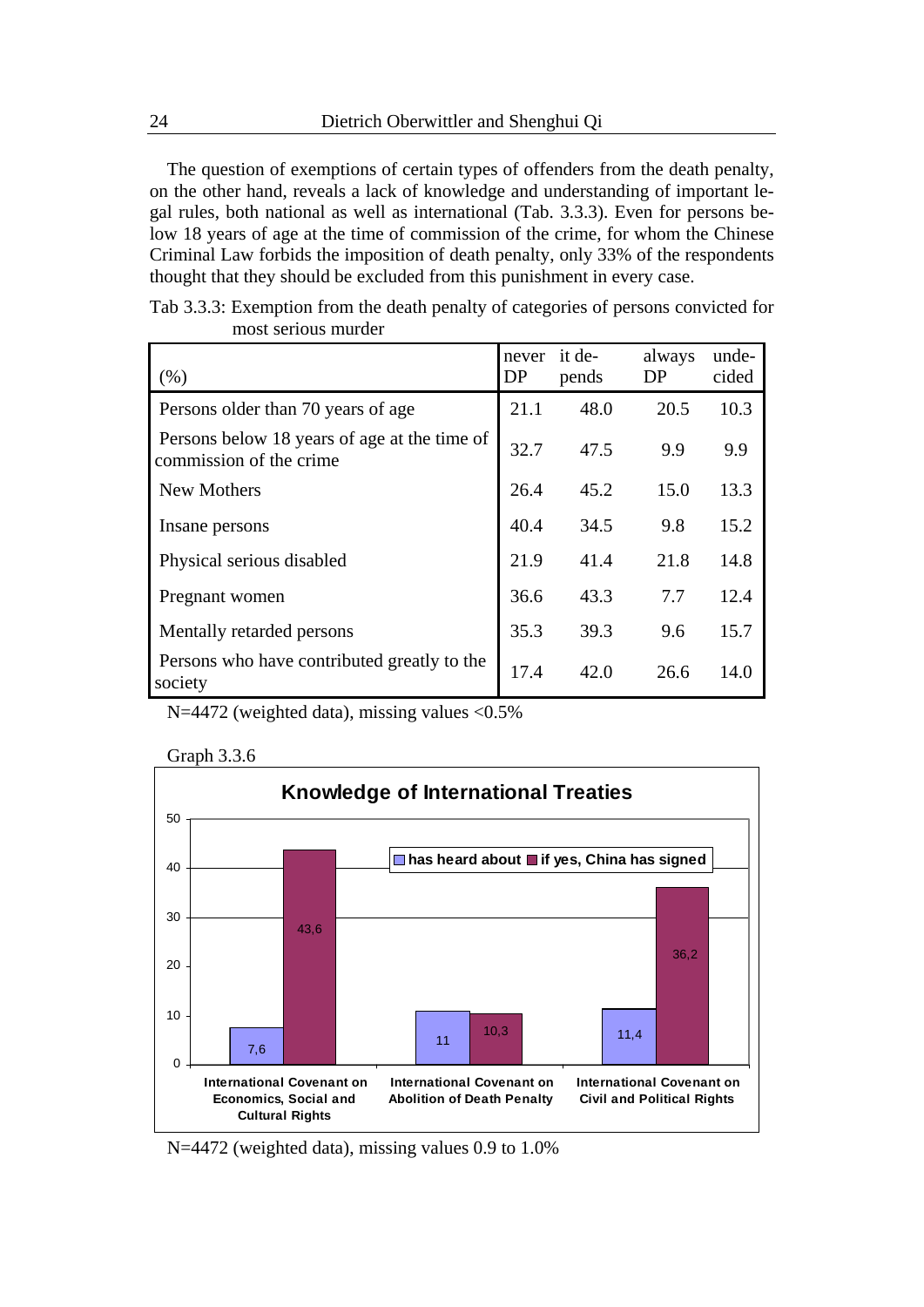# **4. Summary and Implications**

As part of an EU-funded project aiming at moving the Chinese criminal policy towards a reduction and abolition of the death penalty, the Max Planck Institute conducted the first large-scale representative population survey on public attitudes towards the death penalty in China, comprising ca. 4.500 respondents in three provinces. We summarize the main findings in the following paragraphs.

### **1. The attitudes of general population towards death penalty in China reflect a good deal of indifference and ignorance.**

Only ca. 25% of all respondents are interested in the issue of DP, and only slightly more claim some or much knowledge. In many of the general questions on the death penalty, a large proportion of respondents answer that they are undecided. The higher the educational level, the clearer and more pronounced are the personal attitudes. However, more knowledge and interest is not necessarily associated with a more critical or opposing view on the topic.

### **2. Attitudes towards the death penalty are complex and cannot be measured with a single question.**

When asked about their general position on the death penalty, without any qualifications as to the type and circumstances of the crime or the characteristics of the offender, a moderate majority (58%) of all respondents is definitely in favour of the death penalty. Consistent with this finding, still a moderate majority supports the death penalty when asked about their attitude toward abolition.

A considerable share of respondents (28%) answers undecided on the general question. While this seems to indicate a lack of knowledge and information, almost the same result (24%) was found in a German poll indicating more generally that if a topic is not high on the public agenda public opinion may be weak and unpronounced.

If we asked more concretely about their support level of the death penalty for specific crimes, 78% of the respondents support the death penalty for murder which is higher than for the death penalty generally.

But when presented with concrete cases, the general population becomes cautious to choose the immediate execution as the preferred sentence even in the most aggravated instance of a deliberate murder. This finding which again supports studies from Western countries indicates that the support for the death penalty among the Chinese population is indeed more likely to be expressive or symbolic.

## **3. The attitudes towards the death penalty are changeable, if expectations on punishment are fulfilled or information about the dysfunctions of the death penalty is provided.**

If "life imprisonment with early release" is the alternative offered in exchange to an abolition of the death penalty, the support level for death penalty is 38%, while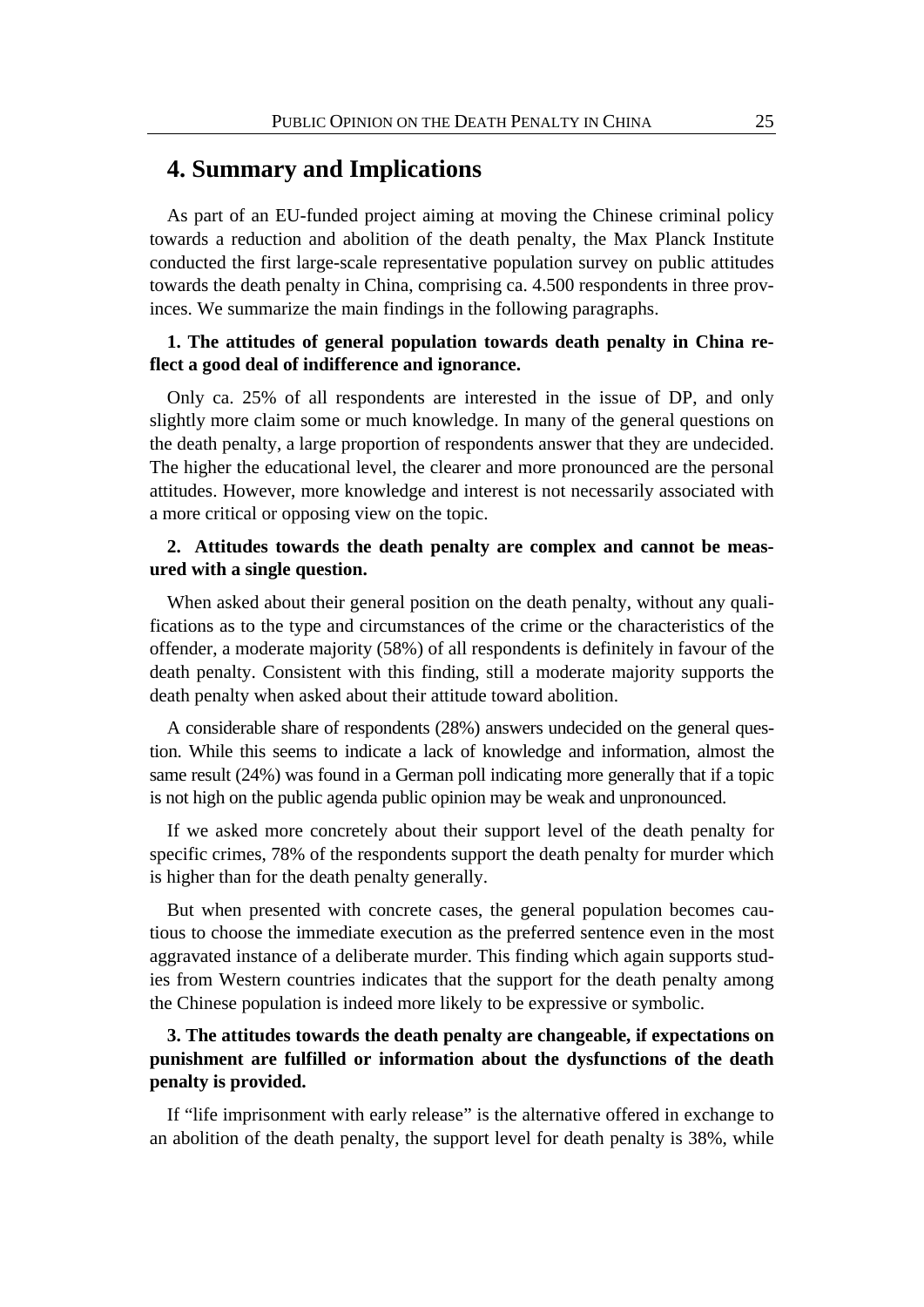"life imprisonment without parole" (LWOP, which fulfilled the expectation of incapacitation) reduces support for the death penalty to 29%. When the alternative is LWOP plus restitution (fulfilling expectations of: incapacitation and compensation for victims), support is reduced even more dramatically to 24%, and half of the respondents then opt for the abolition of the death penalty.

Respondents are impressed by the possibility of wrongful convictions, and if asked what their opinion would be if it were proven that innocent persons have been executed, 44% of those who were initially not opposing the death penalty are ready to change their opinion. A lack of deterrence, on the other hand, is less of a concern for them, as only one fifth (18%) change to the abolition side if convincing evidence against the deterrent effect were available.

**4. Retribution is the most strongly supported aim of punishment.** Nearly 80% of respondents agree to the basic statement of retributive punishment, "people who take a life deserve to be punished by having their own life taken". However, retribution does not preclude an elasticity of death penalty attitudes. Furthermore, as Roger Hood has reminded, the similar views as "a life for a life" were often strongly held in European culture before the death penalty was abolished.<sup>30</sup>

**5. Almost the half of the general population agreed that the scope of the death penalty should be limited to the most serious crimes**, while only a quarter expresses their disagreement to such a limitation. Only for murder, intentional injuring resulting in death, drug dealing, and rape of a female child, the support level for death penalty reaches a majority. The majority of respondents does not support the death penalty for most of non-violent crimes such as counterfeiting, producing fake medicine, theft, corruption, embezzlement, organizing prostitution, or espionage.

**6. The majority (64%) of the general population support the demand that the government should publish the annual number of executions.** This seems to us to be an important vehicle to enhance public knowledge and stimulate public interest in this issue.

**7. About seventy percent of the public think that the death penalty in China is unequally and unfairly applied.** In order to improve the public confidence in criminal justice, the judiciary should make more effort to ensure that criminal proceedings are more transparent and follow due process principles.

#### **8. Great caution is warranted when using public opinion as a reference point for the development of criminal justice policies.**

As to the exemption of certain categories of person from facing the threat of the death penalty, the general population showed that there was a great distance between the views of Chinese citizens and the international norms on the imposition of the death penalty. Even for the persons below 18 years of age at the time of commission

1

<sup>&</sup>lt;sup>30</sup> Roger Hood and Carolyn Hoyle, p.352.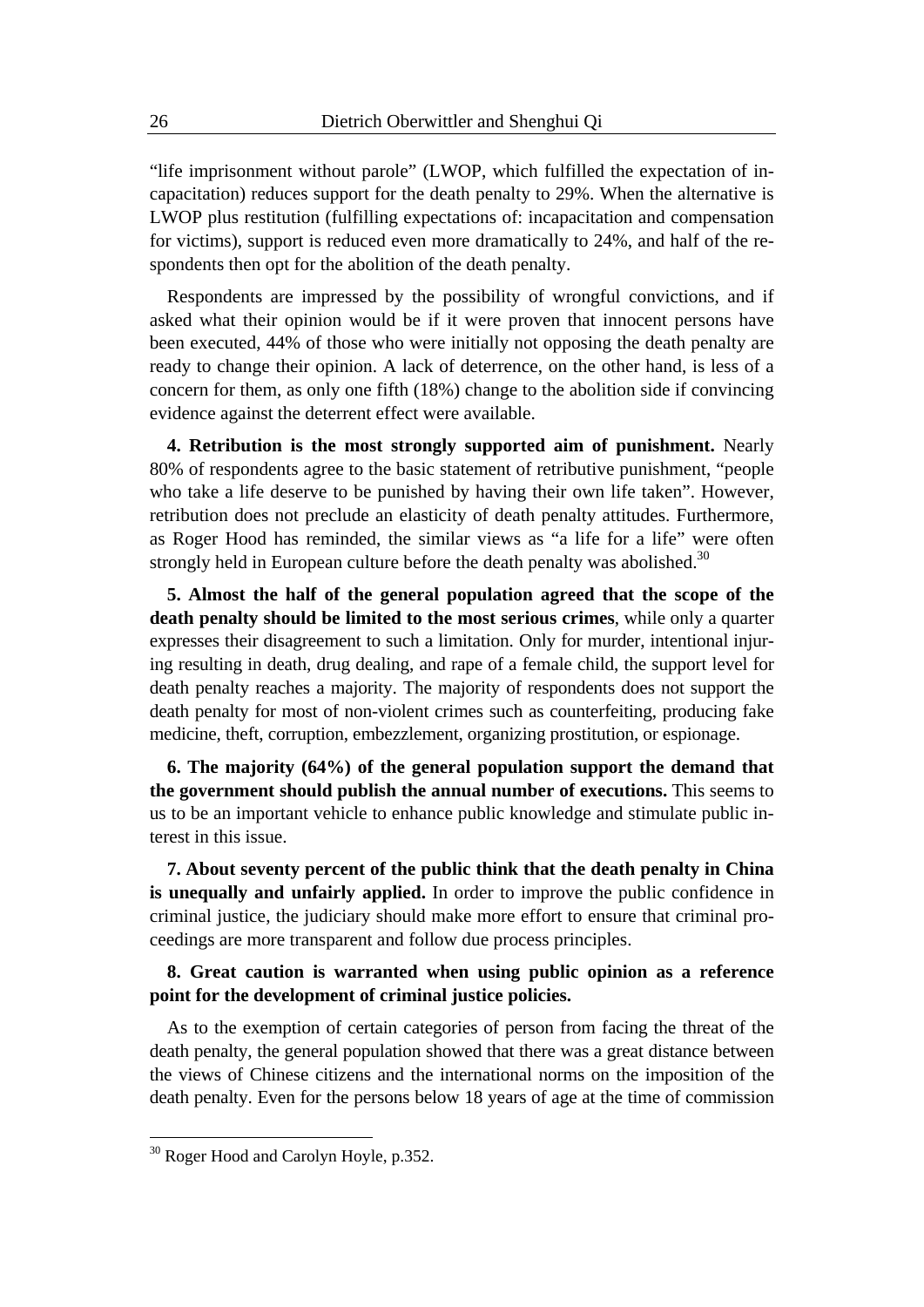of the crime, for whom the Chinese Criminal Law forbids the imposition of death penalty, only 33% of the respondents supported such a limitation.

While there is a general support for the principles of the rule of law in death penalty cases, some inconsistencies between answers remain, indicating both a degree of ignorance and lack of rationality on the subject of capital punishment.

Therefore, the government should be very cautious when trying to use public opinion as the reference point for criminal policymaking. Moreover, the irrational appeals drawn from public opinion should never be used as a reason or excuse to delay or prevent the reforms of death penalty in China.

#### **5. References**

Allensbacher Institute (2002). *Allensbacher Jahrbuch der Demoskopie*.

Biemer, P. et al (eds.) (1991). *Measurement Errors in Surveys*.

Bohm, R. M. (2003). *American Death Penalty Opinion: Past, Present, and Future.*

Bowers, W. J. and Steiner, B. D. (1998). *The people want an alternative to the death penalty.* Capital Punishment: A reader, pp. 34-43.

Bowers, W. J. (1993). *Capital punishment and contemporary values: People's misgiving and the court's misconceptions*. Law and Society Review 27, pp. 157-175.

Cao, L. and Cullen, F. T. (2001). *Thinking about crime and control: A comparative study of Chinese and American ideology.* International Criminal Justice Review 11, pp. 58-81.

Cheung, G. and Rensvold, R. B. (2000). *Assessing Extreme and Acquiescence Response Sets in Cross-Cultural Research Using Structural Equations Modeling.*  Journal of Cross-Cultural Psychology 31, pp. 187-212.

Cullen, F.T., Fisher, B.S. and Applegate, B.K. (2000). *Public Opinion about Punishment and Corrections.* Crime and Justice 27, pp.1-79.

Ellsworth, P. C. and Ross, L. (1983). *Public Opinion and Capital Punishment: A Close Examination of the Views of Abolitionists and Retentionists*. Crime and Delinquency, 29, pp. 116-169.

Ellsworth, P. C. and Gross, S. R. (1994). *Hardening of the Attitudes: Americans' Views on the Death Penalty*. Journal of Social Science 50, 19-52.

Harzing, A.W. (2006). *Response Styles in Cross-national Survey Research: A 26 country Study.* International Journal of Cross Cultural Management 6, pp. 243-266.

Hood, R. and Hoyle, C. (2008*). The Death Penalty: A Worldwide Perspective*. 4. ed.

Hu, Y. (2000). *Rentention and Abolition: studies on basic theories of death penalty.*